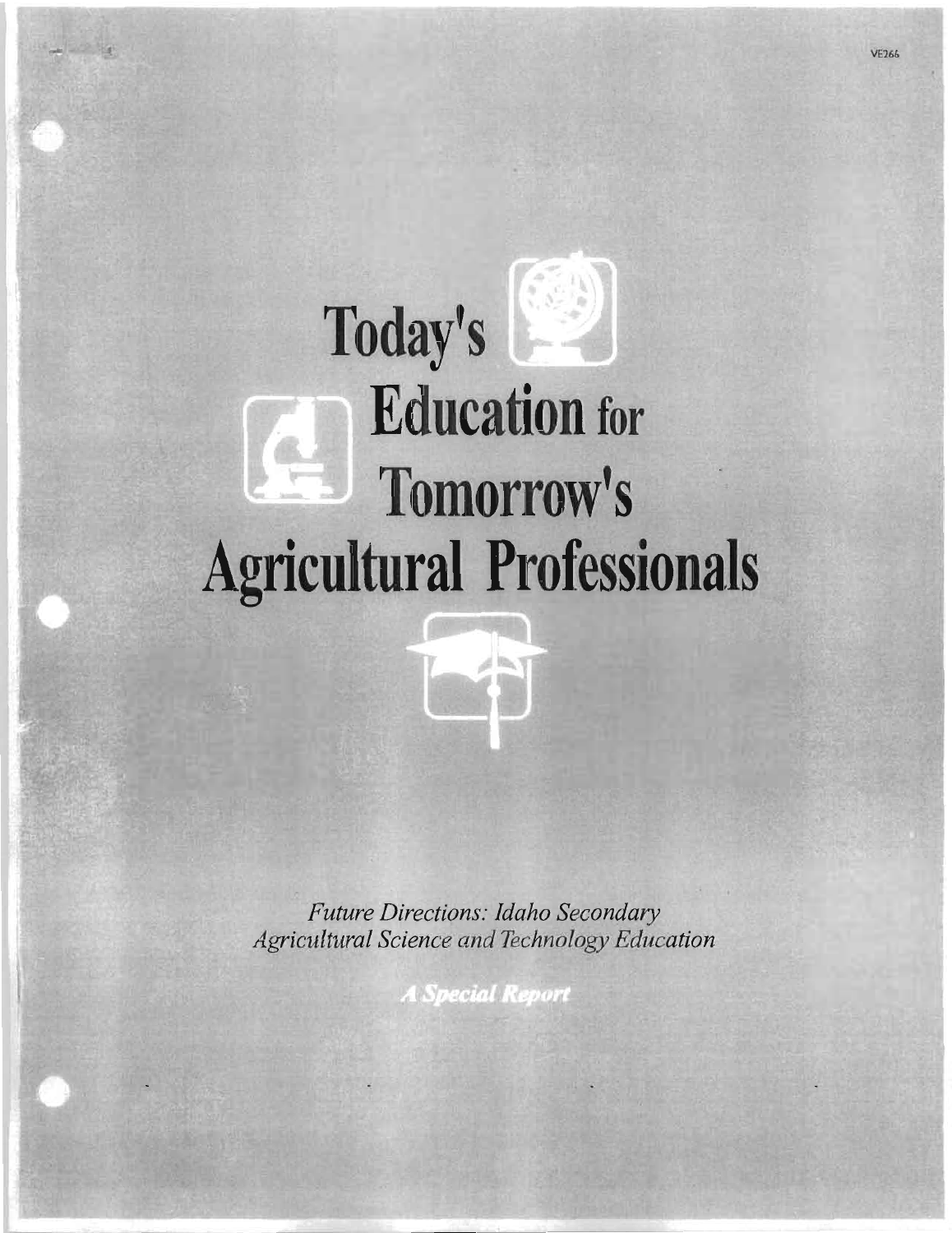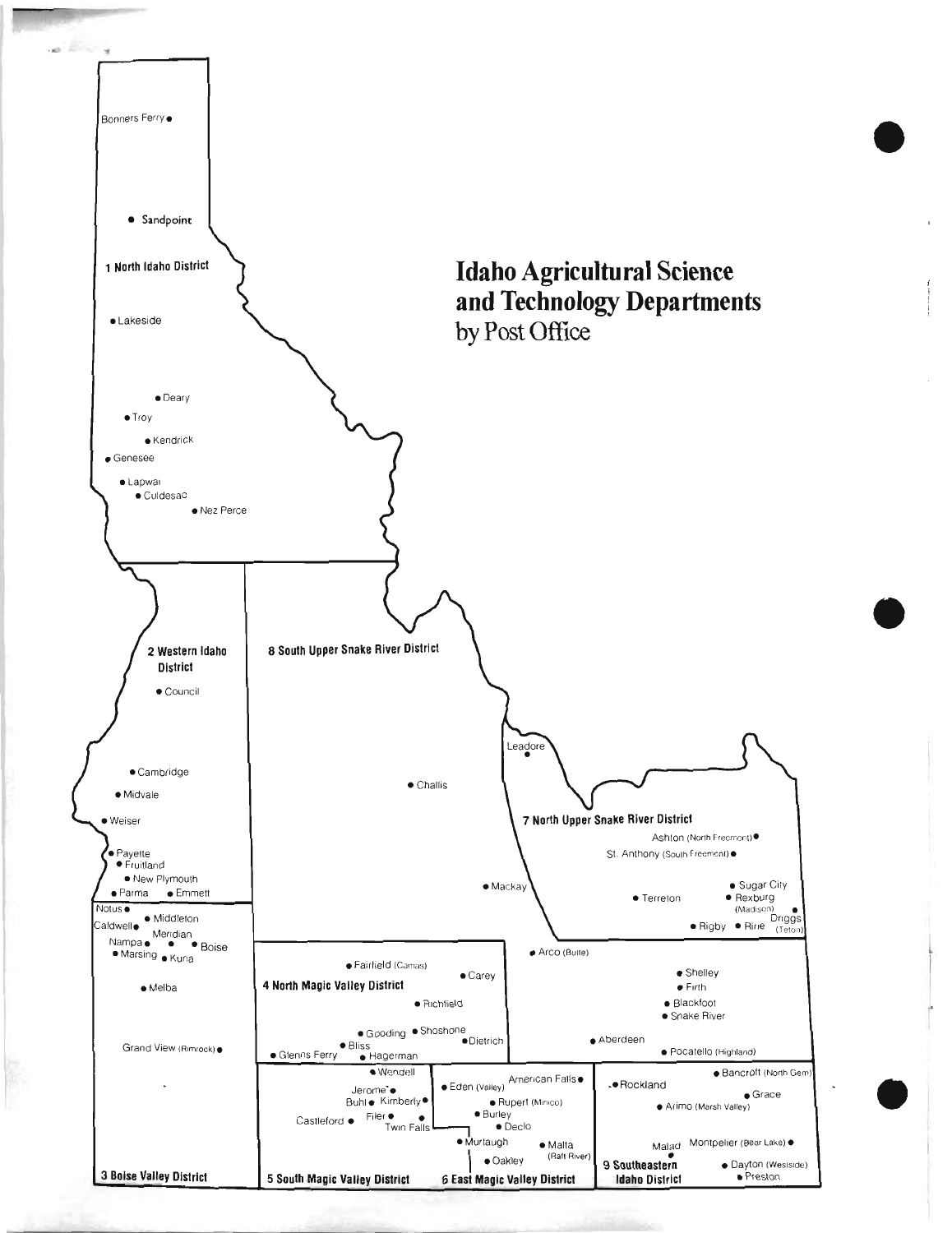# **Today's Education for Tomorrow's Agricultural Professionals**



*Future Directions: Idaho Secondary Agricultural Science and Technology Education October,* 1992

*A Special Report* 

A joint project conducted by:

- The University of Idaho Department of Agricultural and Extension Education
- The Idaho State Division of Vocational Education
- The Idaho Vocational Agriculture Teachers Association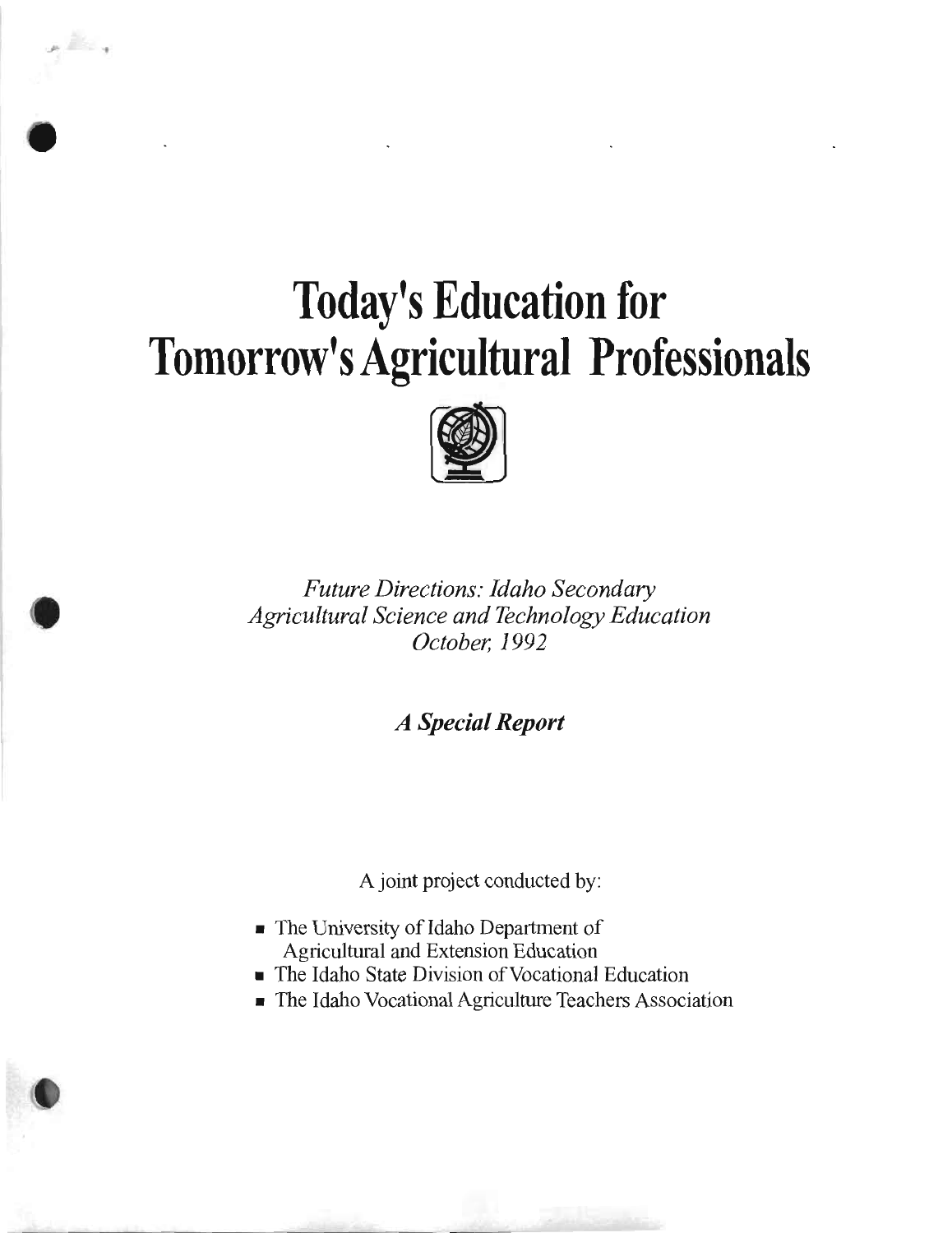# **Preface**

It is generally safe to say that at no time in recent history has education faced and had to deal with such rapid change. The changes in our world are global and affect world politics, international economics/trade, world health issues, (e.g. AIDS) environmental issues, and the world supply of safe and nutritious food. These changes and others affect the educational system in our nation and in our local communities.

We as a nation and state have pressing issues which must be addressed, at least in part, by our public schools. These issues include: poverty, illiteracy, violence, drugs, AIDS, single parent homes, homeless children, child care, and preparing our young people to understand and participate in a democratic form of self-governance. Schools now face the task of addressing contemporary social issues as well as teaching traditional subjects.

The questions for secondary agricultural education are then: Do we fit, and how do we fit in today's educational delivery system? In our mind there is no question that we do indeed fit. The larger question and not so easily answered is, how do we fit? In order to effectively resolve these questions, it will require exemplary and visionary leadership from all of us. We must charge ourselves with the resolve to chart our own future.

Recently, we here in Idaho have done much to address the many changes which have occurred and are occurring today. Through the efforts of many, we have addressed issues

affecting high school graduation and college entrance requirements, science credit for agriculture courses, the development of a secondary agriculture curriculum outline and curriculum resources guides, program philosophy, and a tactical plan for agricultural education in Idaho.

With all of this the fact remains, confusion exists as to what we believe constitutes a **"program"** of agricultural education in an Idaho high school. Some confusion is understandable given we have changed to: numbered semester courses, science credit courses, and business management counting for consumer economics. The structure of an Idaho school day varies greatly and includes: six-period days, seven-period days, eight-period days, eightperiod roll over and tri-semester schedules. Confusion is understandable given the changes in course content and reporting, along with science and economics credit given for some classes and a wide variety of school day structures. In all of this, we must maintain program integrity and not compromise the basic components of our program: classroom and laboratory instruction, the FFA, and SAEP.

•

All of us involved with agricultural education in Idaho have felt frustration as we have dealt with these issues. We believe that it is safe to say that most teachers have struggled with structwing a local program which meets community needs, and in the larger sense, fits into the total framework of the educational delivery system at the local, state and national levels. The Department of Agricultural and Extension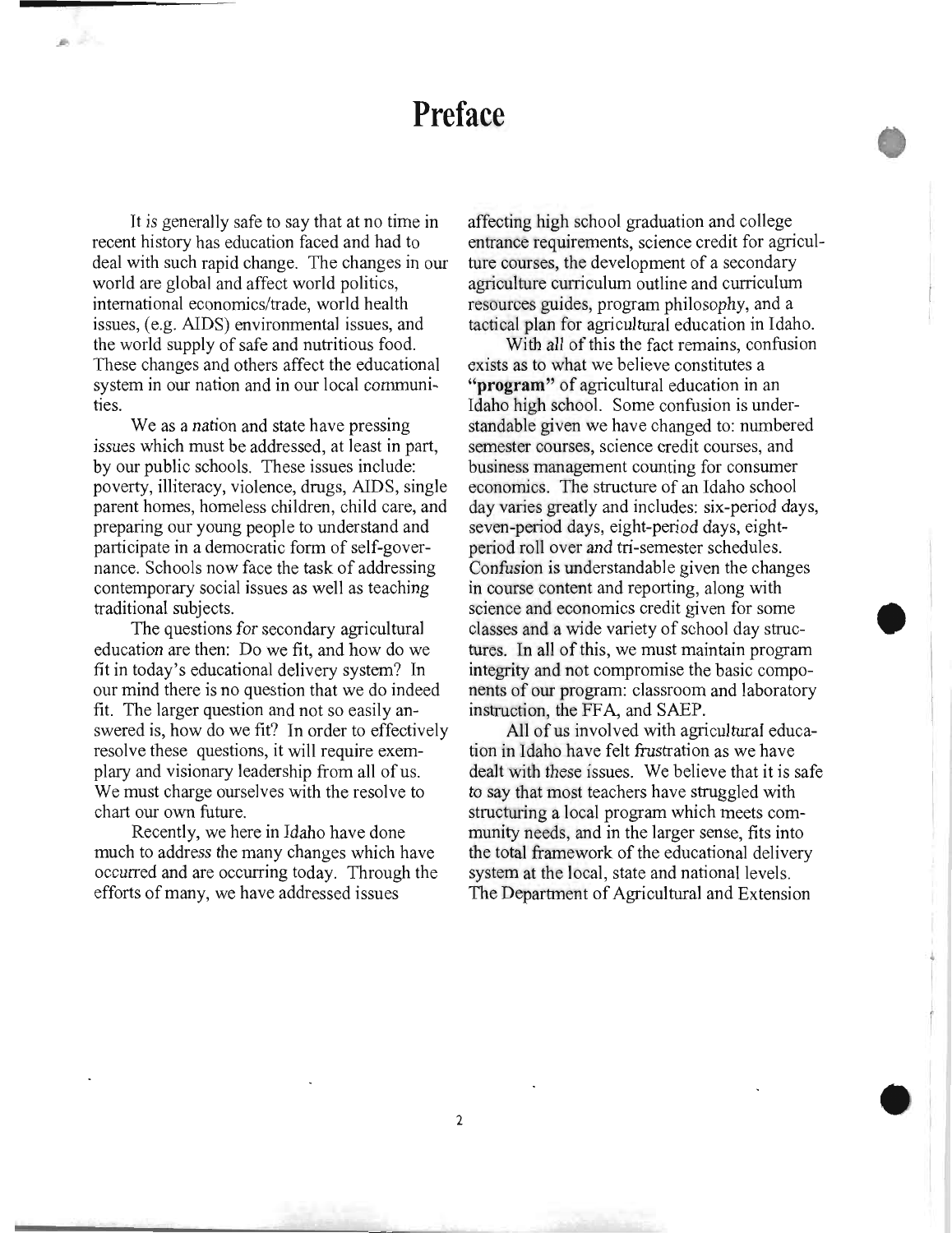Education is charged with the preparation of teachers for agriculture programs both in the present and future. The department needs the dialogue, interaction, and consensus of the profession as it works with the future teachers and plans and delivers their professional course work. The State Division of Vocational Education needs the consensus of all as it provides overall leadership, guidance and direction dealing with approving and funding programs.

This report is an internal look at Idaho secondary Agricultural Science and Technology education. The report describes the present situation and offers specific recommendations for the future direction of Agricultural Science and Technology programs in Idaho.

This report is the combined effort of a selected group of Idaho educators who were charged with taking an internal look at Agricultural Science and Technology programs in Idaho. The committee was endorsed and supported by the Idaho Vocational Agricultural Teachers Association, the State Division of Vocational Education and the Department of Agricultural and Extension Education at the University of Idaho.

#### **The Committee members** were:

Jon Fabricius - Genesee Keith Hyatt - Payette Steve Wilder - Meridian Joe Blackstock - Kuna Alan Schoen - Rimrock Tom Woodland - Gooding Ron Thaemert - Buhl Marc Beitia - American Falls Kent Scott - Malad Mark Pratt - Firth Alan Heikkila - Highland Dave Ross - Teton Don Bird - West Jefferson Craig Clapier - Nampa Stuart Nesbitt - Weiser DeVere Burton - Boise Richard Ledington - Pocatello Lou Riesenberg - Moscow John Mundt - Boise

The report which follows is a composite of their individual and collective effort. It is intended that this report be utilized by: policy makers, administrators, agricultural educators, parents, members of advisory committees, and the industry of agriculture.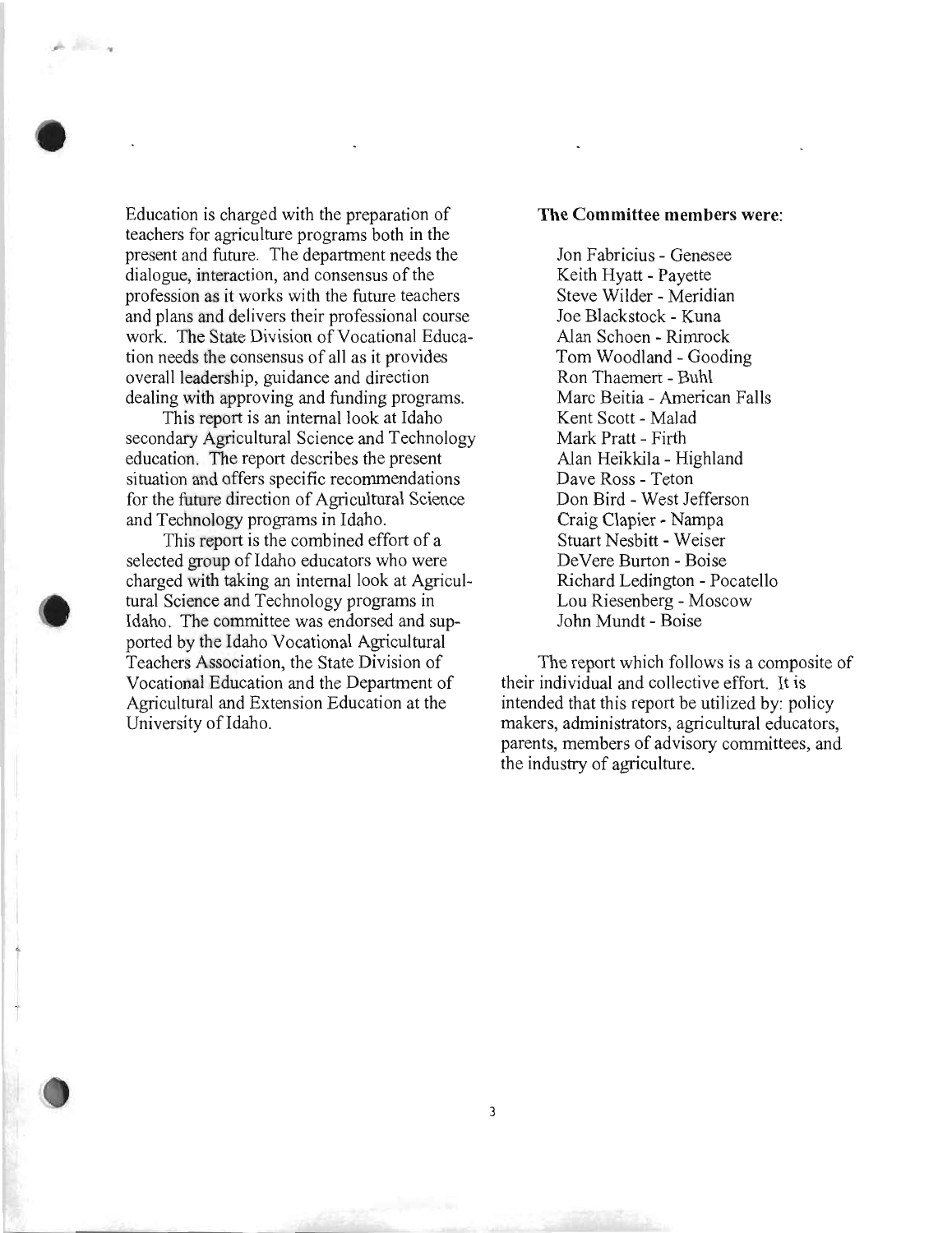# The Present Situation •

4

# Secondary Agricultural Science and Technology Program: Defined

A BOY

A Secondary Agricultural Science and Technology program in Idaho is defined as an organized sequential program of instruction for secondary students that addresses agricultural services and many phases of production, processing, and distribution of agricultural products. The program includes basic principles of science, communications and math that are inherent to the curriculum and promote the concept of environmental awareness. Student leadership activities and supervised agricultural experience programs are considered to be integral parts of the program of instruction. Appropriate program outcomes include entry level employment in the agricultural industry or enrollment in post-secondary /university degree programs.

#### Idaho, An Agricultural State

The basic and most prominent industry in Idaho is agriculture. Agriculture and allied industries supply more than half of Idaho's gross product and employ more than one-third of Idaho's labor force; while nationally, agriculture accounts for one in five (23 million) jobs. Over 20 percent of the gross national product can be tied to the agricultural industry of the nation.

Idaho produces approximately 95 agricultural commodities which makes it a very diversified agricultural state. This intense and diverse production agricultural industry is supported by an equally diverse allied agribusiness industry; ranging from agricultural sales and service, processing and distribution to agricultural marketing, management, mechanics, and engineering. The allied industries of agriculture are the major employers in the state.

### Secondary Schools

Agricultural education programs are located in 77 of the public secondary schools in the state. The 77 schools with agricultural education programs are classified by size as follows:

#### Secondary Schools with Agricultural Programs

| Class of school | Number |
|-----------------|--------|
| of programs     |        |
| $A-1$           | 09     |
| $A-2$           | 18     |
| $A-3$           | 23     |
|                 |        |

During 1985-86, there were approximately 3904 agriculture students enrolled in and served by the 75 secondary schools that offered agricultural education programs. A new curriculum was implemented in Idaho during the 1989-90 school year. The number of students enrolled in the program has increased each year since 1989 90. Some of the increase is thought to be due to changes in the scheduling format in some schools. The cumulative effects of the two changes is evident in larger enrollments in the programs across the state. The total enrollment in Agricultural Science and Technology in 1991-92 was 6,883 students enrolled in 77 programs. Other trends that are evident for the same period of time are decreases in the percentage of students who participate in SAE programs and who are members of the FFA.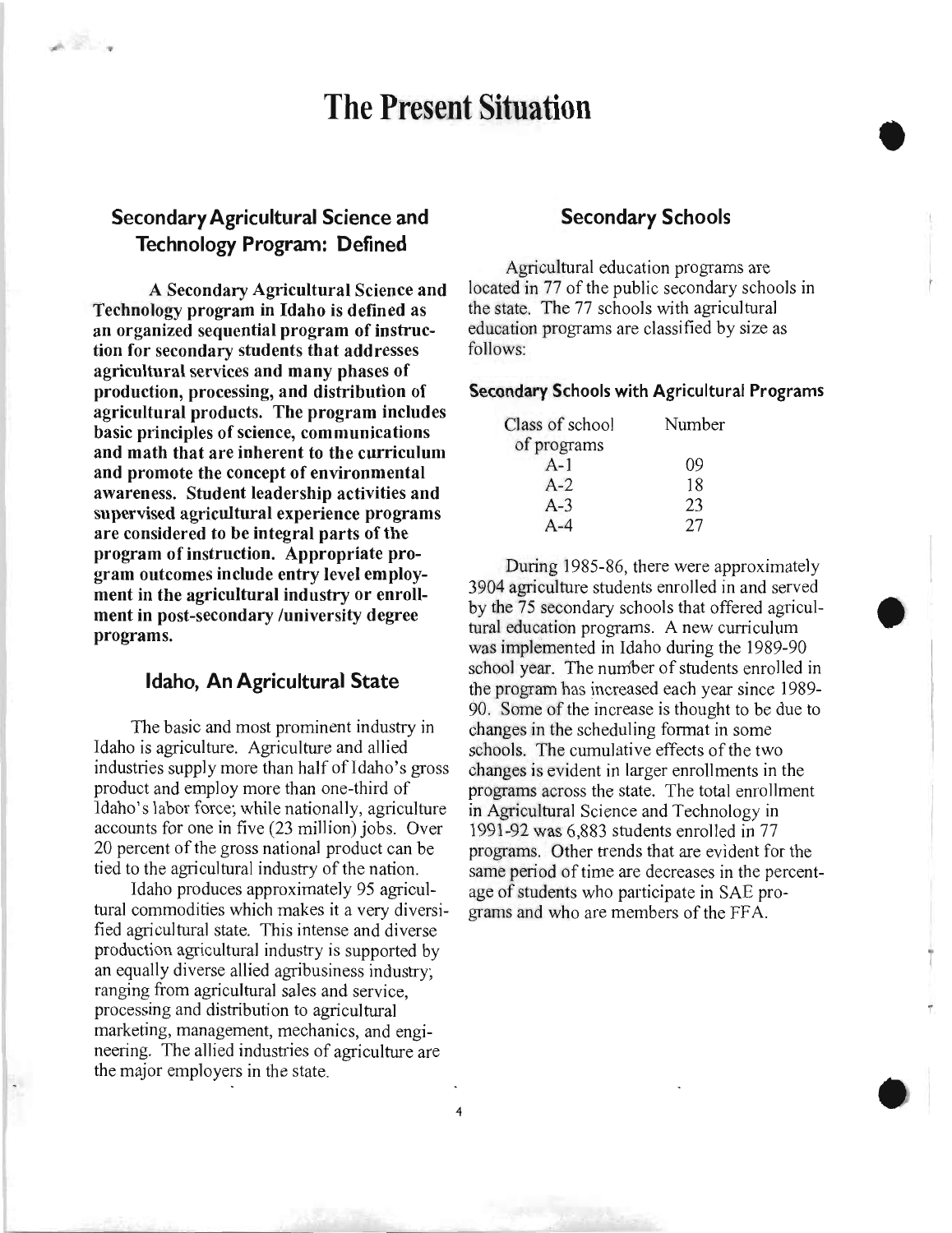#### **Agricultural EnrollmentlFFA Membership 1982-92**

|      |                 | <b>FFA</b> | % FFA      |
|------|-----------------|------------|------------|
|      | Year Enrollment | Membership | Membership |
| 1982 | 4485            | 3952       | 88.1       |
| 1983 | 4531            | 4046       | 89.3       |
| 1984 | 4197            | 3904       | 93.0       |
| 1985 | 4109            | 3840       | 93.4       |
| 1986 | 3904            | 3492       | 89.4       |
| 1987 | 4211            | 3365       | 79.9       |
| 1988 | 4663            | 3465       | 74.3       |
| 1989 | 4880            | 3451       | 70.7       |
| 1990 | 5296            | 3444       | 65.0       |
| 1991 | 5938            | 3225       | 54.3       |
| 1992 | 6883            | 3399       | 49.4       |
|      |                 |            |            |

## **Secondary Agricultural Science and Technology Programs**

The 77 secondary programs in Idaho are instructed by 84 Agricultural Science and Technology teachers. The programs are diverse in nature with the instructional emphasis focusing on community needs. The youth organization (FFA) and the Supervised Agricultural Experience Programs (SAEP's) are integral components in most secondary programs. The backgrounds of students enrolled in the programs are broad and varied. The majority of the students enrolled do not live on commercial farms. They reside on small acreages or within the residential areas of Idaho towns and cities.

Approximately fifty-five (55) percent of the students participate in an SAE program. In recent years there has been an increase in the number of placement and work experience programs.

Approximately forty-nine (49) percent of the Agricultural Science and Technology students are members of the FFA and participate in a variety of activities offered by the program at local, district, state, and national levels.





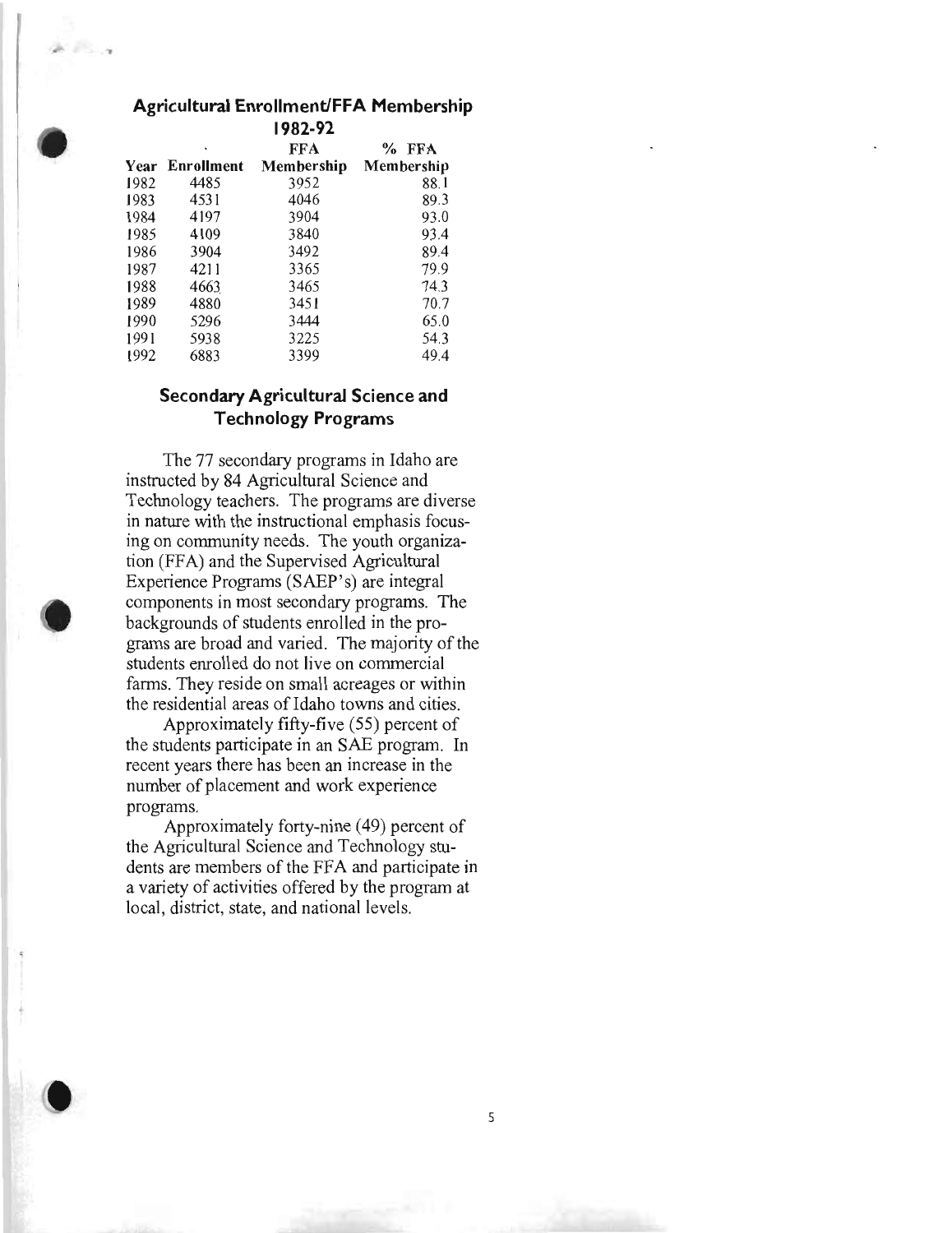# **Secondary Agricultural Education Program Philosophy**

6

Secondary agricultural education is an organized program of instruction provided through and in harmony with public schools. It is a sequential, semester-based program which prepares students with competencies in the specialized areas of agricultural occupations. Agricultural Science and Technology program instruction emphasizes applied academics with a hands-on practical instructional approach.

The curriculum consists of a core for all programs and includes units of instruction which are systematically sequenced so as to build on leamed competencies. Upon completion of the program, a student should be able to enter production agriculture or secure an entry-level job in agriculture or related industry. Many students will elect to further their education at the post-secondary level, either at a vocational technical school or a four-year degree granting institution.

All students enrolled in Agricultural Science and Technology shall have an approved Supervised Agriculture Experience Program (SAEP). SAEP's in realistic settings provide students the opportunity to put into practice those skills and competencies acquired in the traditional school setting. All students with the help of their instructor and their parents shall select an appropriate program related to the

students' interests. All students will be expected to keep neat and accurate records of their program. The instructor shall provide on-site instruction and supervision periodically throughout the year.

All students enrolled are encouraged to become members of the local, state, and national FFA organization. FFA is an integral component of instruction in secondary agricultural education. Agricultural Science and TechnologyfFFA includes instruction in leadership through many avenues such as: public speaking, parliamentary procedure, committee work, and community service activities. FFA contests and other student participation and recognition activities are related to the Agricultural Science and Technology program.

Secondary Agricultural Education is a learning-by-doing concept. Meaningful SAE programs and FFA activities allow for application of classroom and laboratory knowledge and skills.

The program is a year-round educational concept, and extended service for instructors is a necessary requirement in order to meet the objectives of the program. Local program advisory committees shall be involved in local program operation, future planning and direction.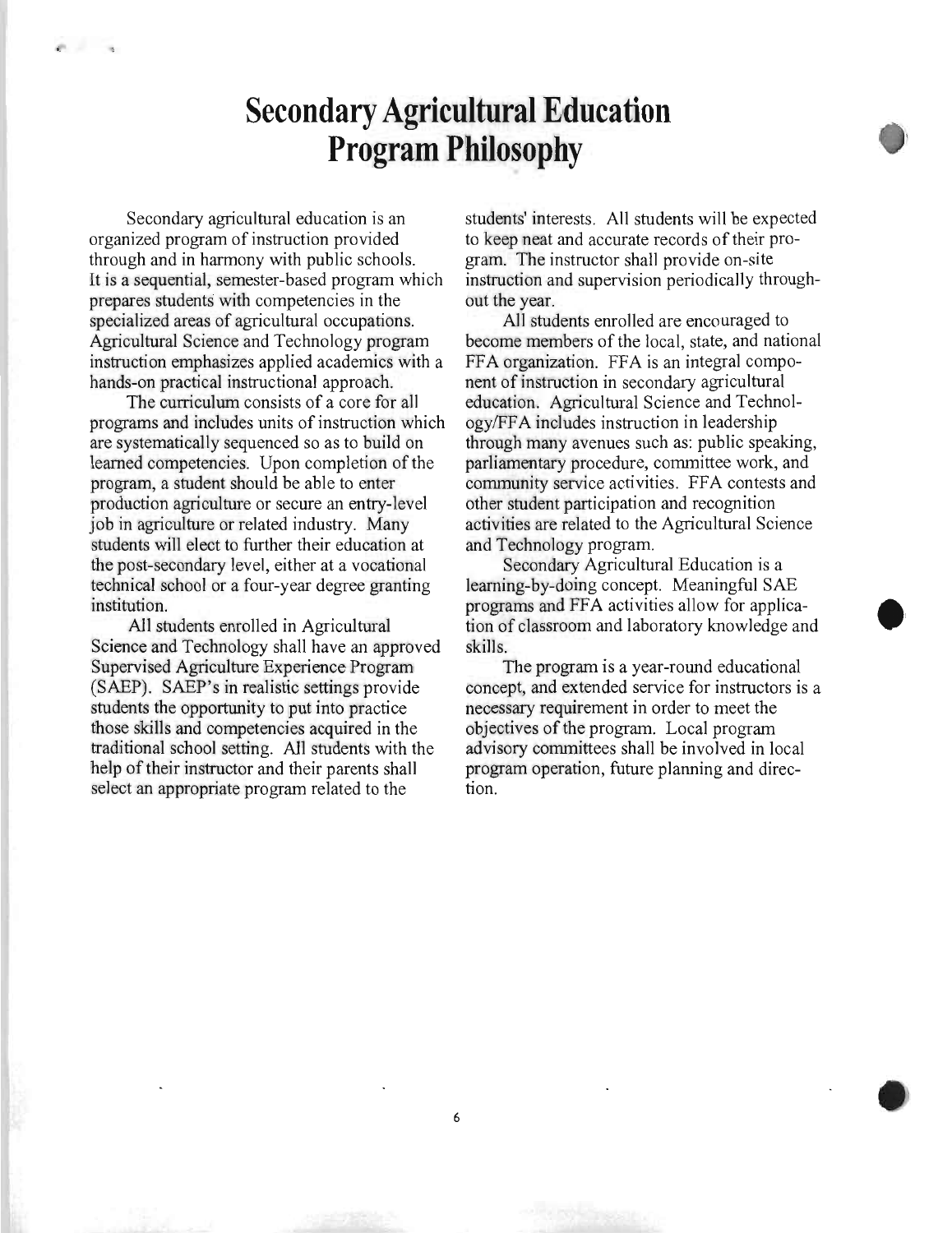# **Secondary Agricultural Education Program Goals**

- Develop agricultural competencies and the basic background knowledge to become successful in agriculture and related occupations.
- Develop entrepreneurial, business, and management skills needed by students preparing to enter agriculture related occupations.
- Develop an understanding of agriculture's relationship to the environment and our natural resources.
- Develop the students' ability to think critically, solve problems, and function effectively in a competitive society.
- Develop an understanding of career opportunities in agriculture and the preparation needed to select and enter an agricultural occupation.

•

- Develop career objectives and jobseeking, employability, and job-retention skills.
- Develop the ability to advance in an occupation through a program of continuing education and life-long learning.
- Develop communication skills and abilities which are essential in any occupation.
- Develop the abilities needed to exercise and follow effective leadership in fulfilling occupational, social, and civic responsibilities.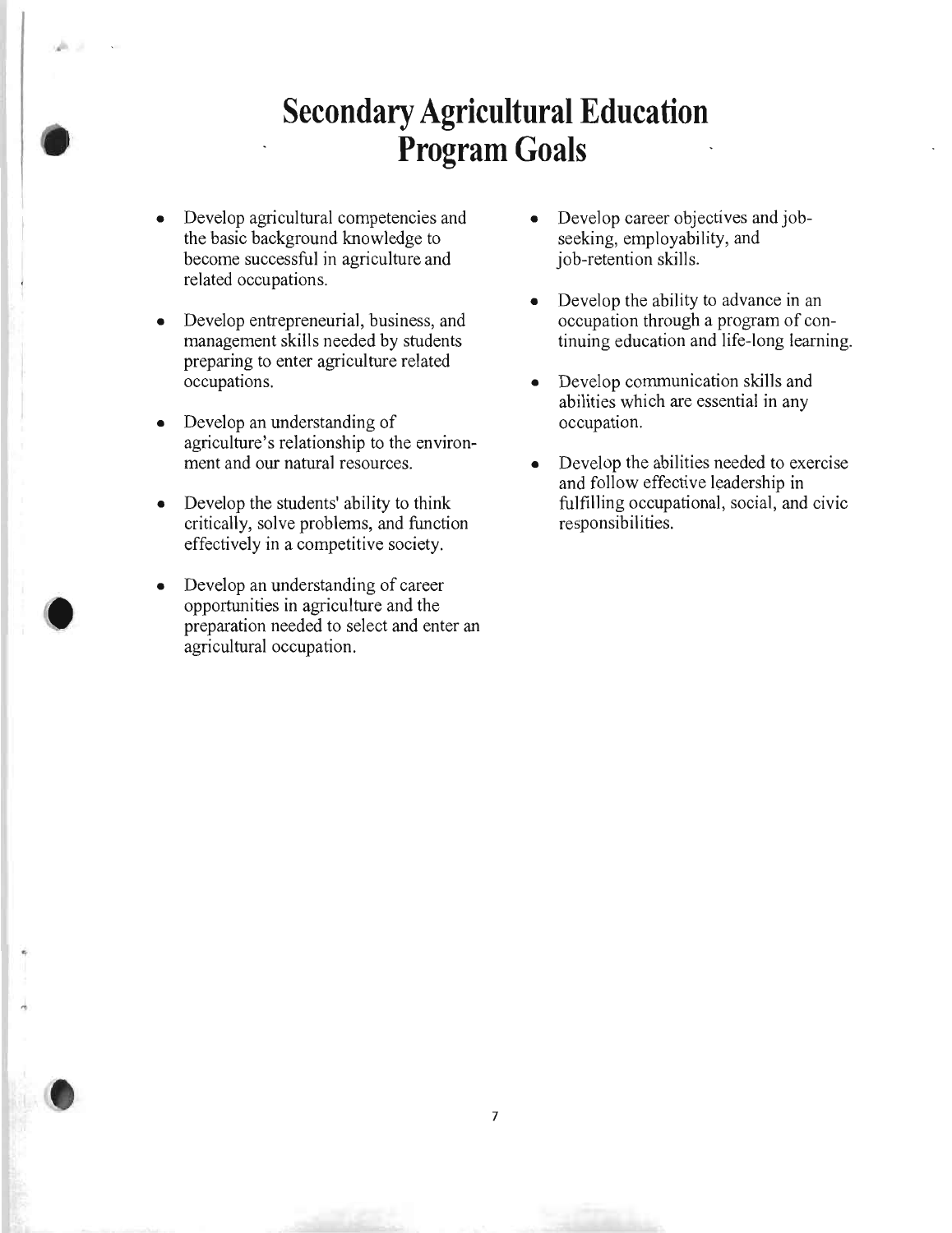# **A Process for Learning**

It is recognized that secondary school students are a diverse group, varying in background, ability, aptitude, and aspiration. A wide variety of educational approaches are needed to accommodate those differences; no single prescription can be effective for everyone. Vocational education is an alternative that builds upon the general and academic education foundations and responds to diverse learning styles. Agricultural Science and Technology can be justified in the secondary curriculum on this basis alone.

The following aspects of vocational education characterize it as a learning process:

- Applied and small-group learning activities reinforce basic communication and interpersonal skills and promote their transfer to other settings.
- Individualized instruction.
- • Abstract principles can be taught in concrete ways.
- Cooperative learning; students help each other.
- Academic course work is applied.
- Problem solving is incorporated; emphasis is on reasoning and critical thinking skills.
- Development of students' competence and confidence in their abilities by applying both knowledge and skills to the tasks at hand.
- Immediate feedback is given on how well students are performing.
- Activities are interesting and relevant to students' lives, thus, a source of motivation.

Adapted from The Unfinished Agenda: The Role of Vocational Education in the High School. The National Commission on Secondary Vocational Education, United States Department of Education, Washington, DC.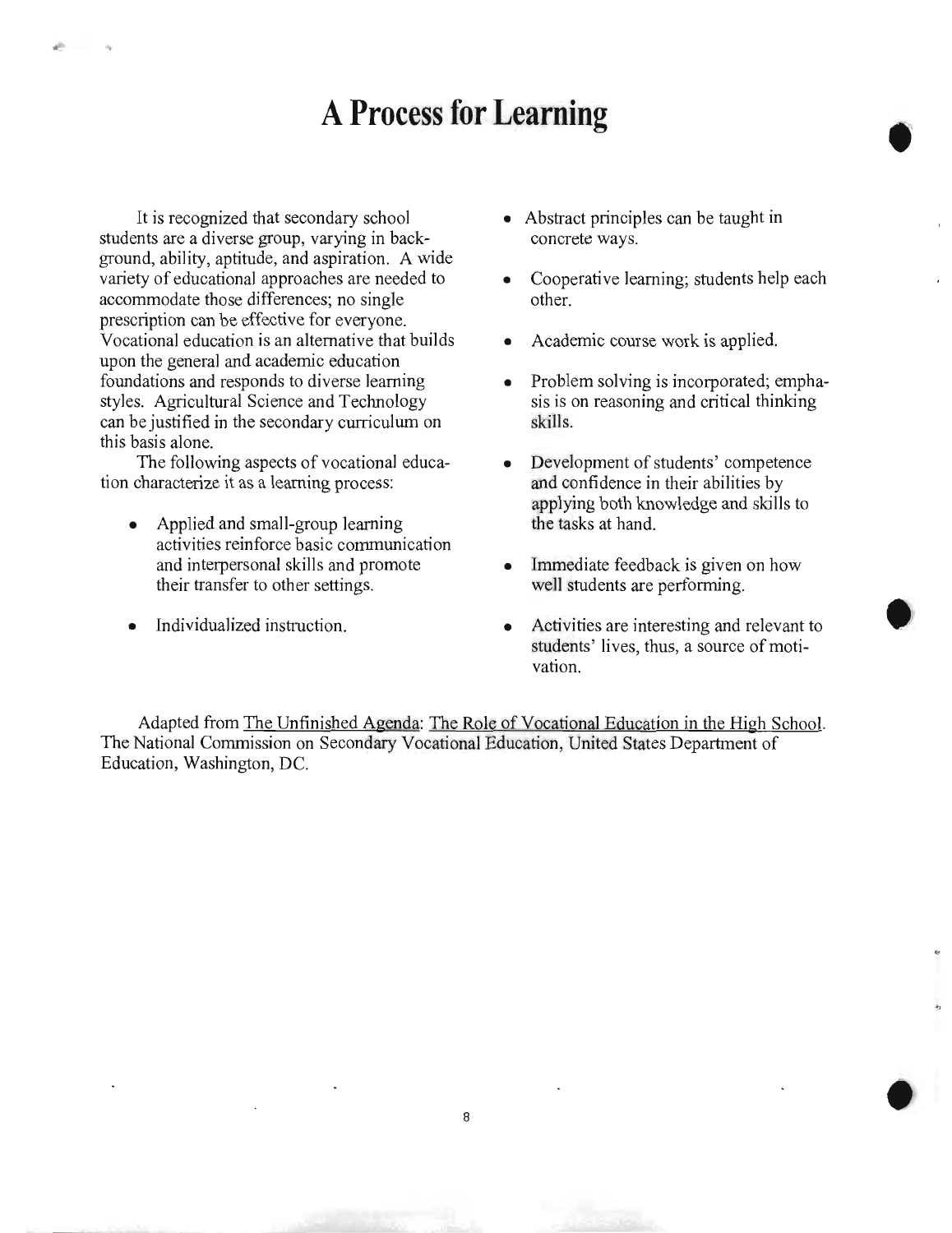# **Minimum Program Standards**

# **Overview of Present Situation:**

Current program standards for Agriculture Science and Technology have been approved by the State Board for Vocational Education. In recent years, alternate delivery systems have been developed and implemented in most Secondary Agricultural Science and Technology programs. Funding, legislation and the changing backgrounds of students entering agricultural programs have brought dramatic changes to most programs. Coupled with technology advances in agriculture and methods of instruction, the program standards are in need of revision and updating.

Instruction in Agricultural Science and Technology is moving toward a competencybased curriculum and is designed to meet the needs of each community. Secondary Agriculture instructors are continually striving to upgrade their teaching methods, instructional materials, and equipment. Instructors are showing increased interest in professional development and inservice activities; likewise, they are demonstrating an increased interest in the utilization of advisory committees for program planning.

# **Present State Division ofVocational Education Standards:**

\* *The items marked with an asterisk are basic*  components of an approved program. Pro*grams missing these components are considered nonapprovable.* 

#### Administration

- \* Vocational funding is administered and program fiscal records are maintained in accordance with state policies and guidelines.
- \* A budget exists for the vocational program and the instructor is involved with its development.

A plan, approved by the school administrator(s), is available for vocational instructor(s) whose contracts include time beyond the normal academic year. The plan is consistent with program philosophy and goals. The time beyond the normal academic year supported with vocational education funds has a program of work with emphasis on program improvement.

#### Staff

\* Vocational instructor(s) hold(s) current vocational credentials.

Vocational instructor(s) participate in professional development activities.

#### Program of Study

- \* Classes offered meet sequence of courses for the program area.
- \* CWTent state approved competency-based curriculum for the program area is used. Substantive curriculum changes are approved by the State Divislon of Vocational Education.
- \* A program advisory committee representative of business, labor, industry, minorities, and individuals in non-traditional occupations provides input for program improvement.
- \* Leadership development is integral to the program as generally provided through vocational student organizations.

A written program philosophy is compatible with the educational objectives of the school district.

Written program goals reflect the needs of community, business/industry, and students.

Curriculum supports reinforcement of basic skills and employability skills.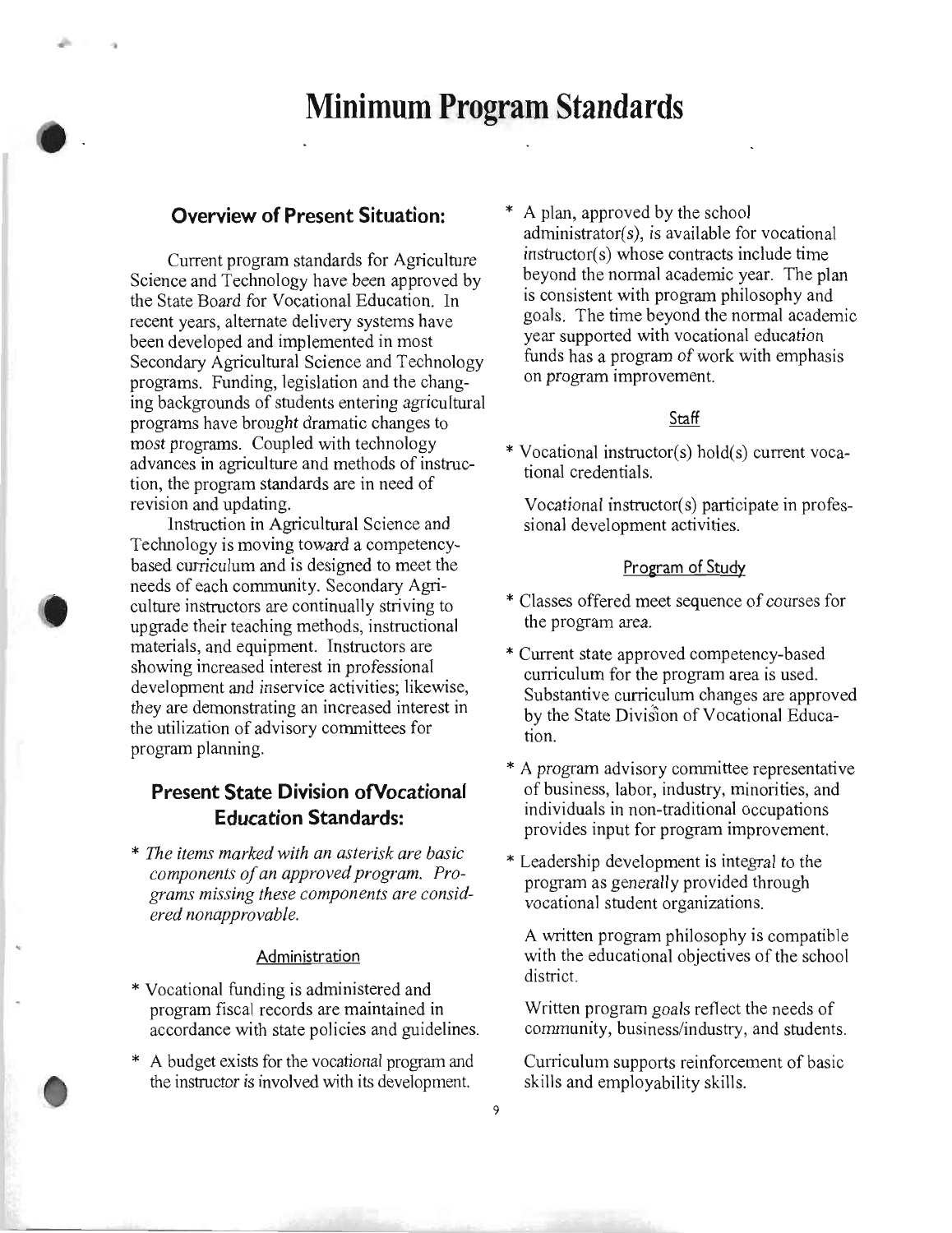Resources support curriculum.

Realistic work experience is provided through laboratory, industry-related activities, or both.

A follow-up is conducted and used for program planmng and improvement.

#### Equity and Access

- \* Opportunities are provided for all students to participate in all vocational programs.
- \* Nondiscriminatory counseling, curriculum design, classroom procedures, and placement services are followed.

#### Student Services

\* Guidance and recruitment services are provided.

Instructor, in cooperation with school counselor, is involved with guidance and placement.

A plan for disadvantaged and/or handicapped students is used for assessment of interests, abilities, and special needs.

#### Facilities and Equipment

- Students are provided with clean, safe classrooms/laboratories.
- \* Enrollment meets capacity standards as mutually established and recorded in the State Division of Vocational Education.

Equipment is systematically updated, maintained, and inventoried.

Laboratory facilities and equipment support curriculum.

### **Recommendations for the Future:**

- 1. For approval and full state vocational funding, the following are considered minimum standards for secondary agricultural education programs:
	- a. A part-time or full-time instructor teaching

Agricultural Science and Technology shall hold a valid Idaho Standard Secondary . Certificate endorsed for Vocational Agnculture.

- b. The development of the Agricultural Science and Technology curriculum, and the relevant instruction thereof, shall be based on the needs of the students, community and consistent with the approved state curriculum.
- c. The program shall include a youth organization (FFA) as an integral component and include a comprehensive plan of activities and objectives.
- d. Each Agricultural Science and Technology student shall have a Supervised Agricultural Experience Program (SAEP) coordinated with a practical sequence of events leading to the occupational objectives of the student.
- e. Facilities, equipment and instructional materials shall be of acceptable quality and in adequate quantities to facilitate the instruction relevant to current practices in the agricultural industry.
- f. The program shall have an active advisory committee composed of members representing the various segments of agriculture in the community.

t

- 2. An approved Agricultural Science and Technology program shall be operated as a 12 month instructional program.
- 3. Any Agricultural Science and Technology program that does not include employment beyond the academic school year shall not be eligible for state vocational funding.
- 4. The maximum effective student/ teacher ratio shall be 70: 1. If the student/teacher ratio exceeds 70: I, consideration shall be given to employing another part-time or full-time instructor.
- 5. All Agricultural Science and Technology instructors/FFA advisors shall submit FFA dues to the State office, in a timely manner, for each student who joins the FFA at the local level.

10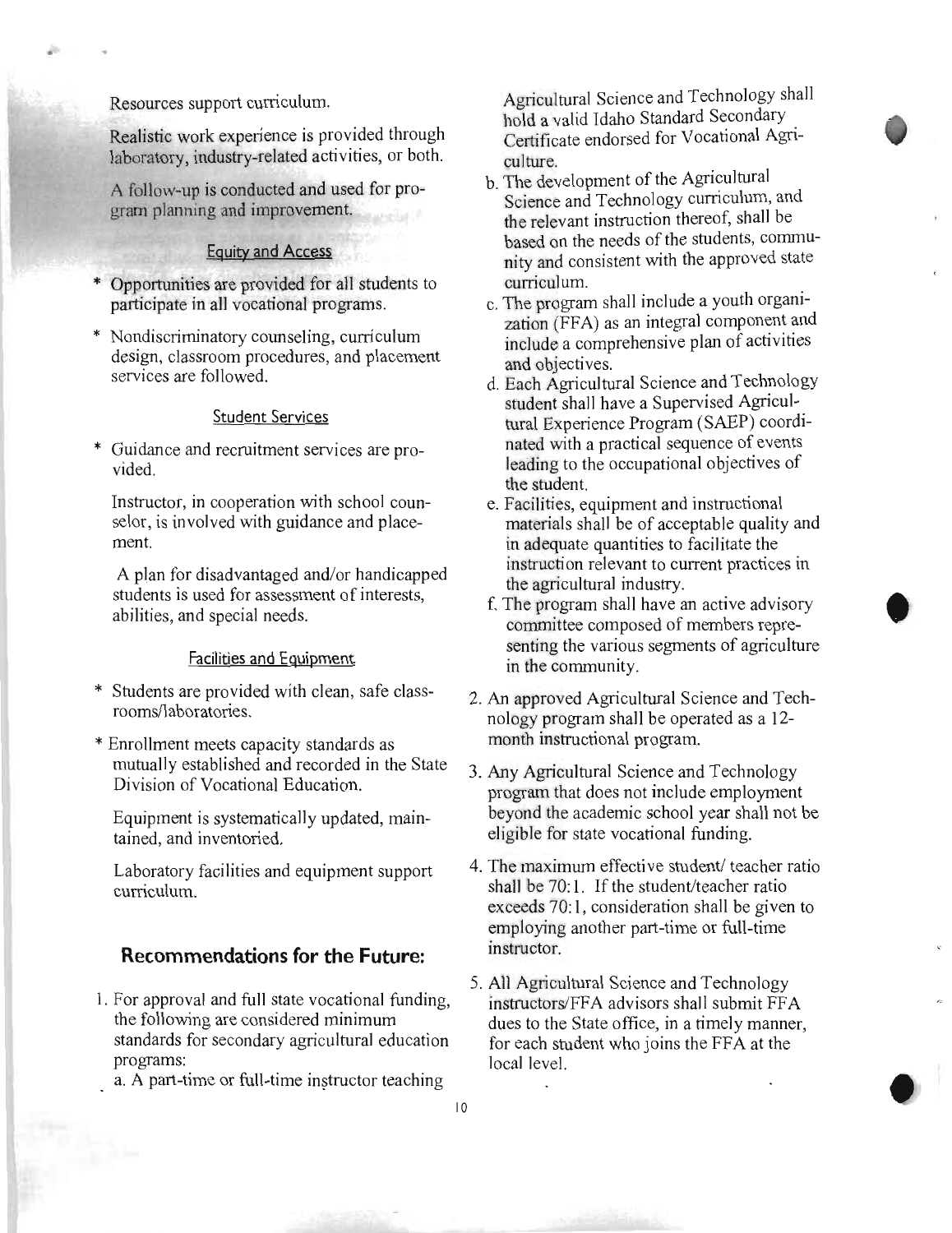# **Program Curriculum and Content**

### **Purpose of Curriculum:**

Agricultural Science and Technology programs strive to meet the needs of the communities and students they serve. The content of the program curriculum should reflect the needs of not only the local population but the agriculture industry in general. The content of the curriculum should change with advancement in technology and approved practices throughout the industry.

The curriculum shall consist of a core of approved courses which are systematically sequenced to build on previously learned competencies. Components of the FFA and Supervised Agriculture Experience Programs shall be considered as integral parts of the Agriculture program. A student completing a program should have entry-level skills in agricultural related occupations or be prepared to pursue further education at the post-secondary or university level.

## **Trends and Concerns:**

Through the implementation of the semester/trimester courses the enrollment in most Agricultural Science and Technology programs has increased. Although, the increase in program enrollment has been welcome, much of the traditional program (AG I, II, III, IV) continuity has been lost due to the open entry/open exit policies of many programs. The number of students enrolling in Agricultural Science and Technology programs have increased but the

percentage of those students becoming actively involved in the FFA and SAE programs has decreased drastically from 93% to about 50%.

The adoption of the new course structure in many programs has increased the diversity of program delivery. Current delivery systems include: 6 period, 7 period, and 8 period rollover days on the semester basis, along with the 5 period day through the trimester system. The differences between the delivery systems causes a variety of differences among the programs due to the constraints and/or flexibility of the individual system. In addition there are differences in instructor certification within the profession. All instructors are certificated in agricultural education. Some are certificated in natural science, biological science and/or consumer economics. These additional certifications have allowed some instructors to teach agriculture courses not available to those certified only in agricultural education.

All public schools are faced with the fact that they must meet the needs of "at risk" students. Many of these students have been directed into the Agricultural Science and Technology programs. This being the case, most instructors have had to do some program restructuring, which has caused the dilution of some integral components of the overall program content. To accommodate the needs of "at risk" students and those students not seeking baccalaureate degrees, some programs may need to incorporate the option of an Agricultural Tech Prep track.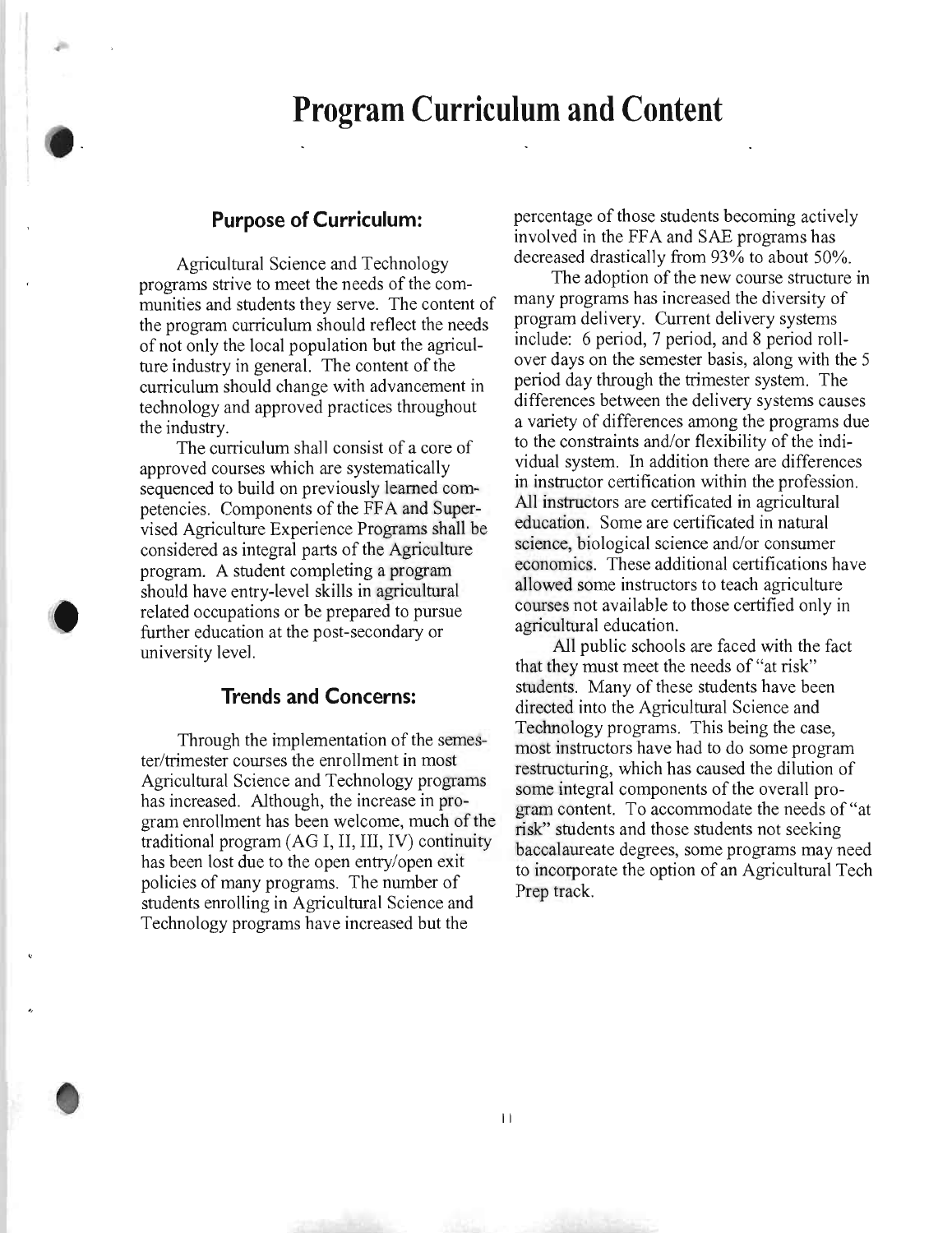### Recommendations and Action Steps:

1. Program emollment should not exceed the capability for the instructor or the facility.

Action step: Develop suggested student enrollment loads for the facility.

2. Program curriculum shall be a sequential based scope and sequence which prepares students with competencies in the areas of agriculture occupations.

Action Step: Develop recommended sequences for students to follow.

3. Career information, exploration, and planning should be components of the Secondary Agricultural Science and Technology curriculum.

Action Step: Inform students about courses in career opportunities available in the agriculture industry.

4. The FFA shall be an integral part of the Agricultural Science and Technology curriculum.

Action Step: The FFA shall be introduced and membership encouraged during the introductory courses for each curriculum. Active membership shall be promoted through the remainder of a complete program.

5. Human relations, social skills, job placement, leadership development, and interpersonal

communication skills should have considerable emphasis in an Agricultural Science and Technology curriculum.

Action Step: These skills and competencies shall be introduced and reinforced throughout the entire curriculum of a complete program.

6. All students shall receive instruction in SAE programs and record keeping.

Action Step: Each student and/or parent should be informed of the SAE requirement, explore alternatives, and develop a plan for an SAE program.

7. Although program content delivery and instructor certification will vary, comprehensive Agricultural Science and Technology programs shall strive to comply with the approved curriculum and program content.

Action Step: Teachers of comprehensive programs should include curriculum from the following areas of instruction: animal science, agricultural mechanics, SAEP, crop and soil science, agricultural business management, environmental and natural resources, and leadership development.

8. In order to meet the needs of all students steps should be taken to assist "at risk" students in being successful in school.

Action Step: Explore agriculture tech prep opportunities for the Agricultural Science and Technology program.

12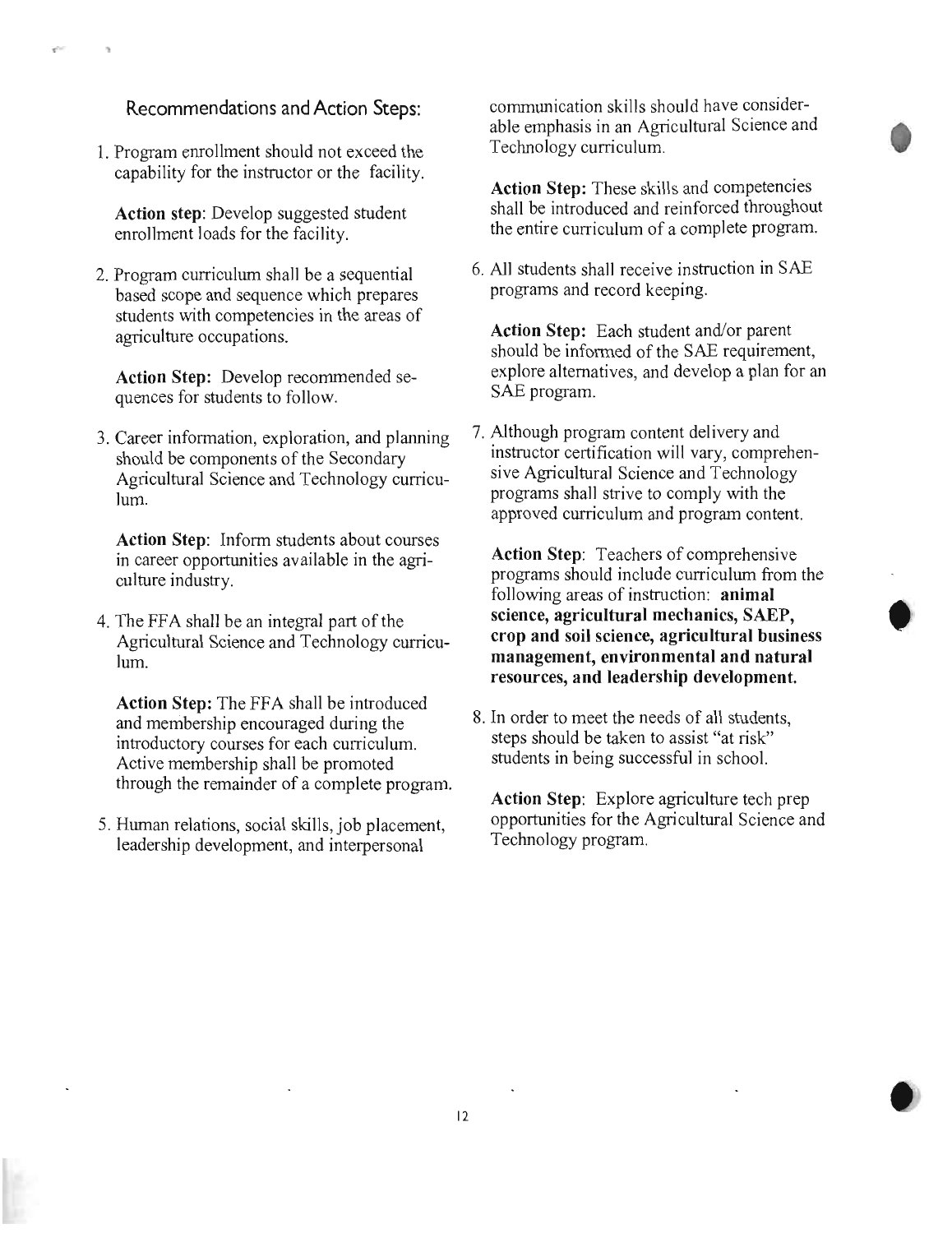#### Introduction to Agricultural Science and Technology

| AG 0110 | Introduction to Agricultural Education          |
|---------|-------------------------------------------------|
| AG 0120 | Introduction to the Agricultural Industry.      |
| AG 0130 | Introduction to Agricultural Mechanics          |
| AG 0140 | Introduction to the Livestock Industry          |
| AG 0150 | Introduction to the Agricultural Plant Industry |

#### Agricultural Mechanics

| AG 0210 | Agricultural Welding                            |
|---------|-------------------------------------------------|
| AG 0220 | Agricultural Power Technology                   |
| AG 0221 | Small Gasoline Engines                          |
| AG 0222 | Agricultural Power Technology/Large Engines     |
| AG 0225 | Agricultural Systems/Electricity and Hydraulics |
| AG 0227 | Agricultural Machinery                          |
| AG 0230 | <b>Agricultural Structures</b>                  |
| AG 0240 | <b>Agricultural Fabrication</b>                 |

#### Applied Agricultural Management

| AG 0310            | Applied Livestock Management                                                  |
|--------------------|-------------------------------------------------------------------------------|
| AG 0320            | Applied Crop Management                                                       |
| AG 0330            | Landscape Design                                                              |
| AG 0335            | Floral Design and Marketing                                                   |
| AG 0340<br>AG 0350 | Applied Greenhouse and Nursery Management<br>Forestry and Wildlife Management |

#### Agricultural Leadership and Management

| AG 0410 | Personal Skill Development            |
|---------|---------------------------------------|
| AG 0460 | Agribusiness Management and Marketing |
| AG 9800 | Occupational and Career Experience    |
| AG 9900 | Cooperative Education                 |

#### Applied Biology

| AG 0510 | Botany/Plant and Soil Science                  |
|---------|------------------------------------------------|
| AG 0512 | Botany/Science of Plant Growth and Development |
| AG 0514 | Botany/Horticulture Plant Science              |
| AG 0516 | Botany/Forestry Science                        |
| AG 0518 | Botany/Range Science                           |
| AG 0520 | Ecology/Natural Resources Science              |
| AG 0530 | Zoology/Animal Science                         |
| AG 0532 | Zoology/Science of Animal Nutrition            |
| AG 0534 | Zoology/Science of Animal Reproduction         |
| AG 0536 | Zoology/Fish and Wildlife Science              |
| AG 0540 | Agricultural Biotechnology                     |

#### Consumer Economics

AG 0660 Agricultural Business and Economics

Fapstone courses will vary among programs but may include any course above the 100 series. Capstone courses are those courses that Le taken during the 11th and 12th grade by program completers. The content of such courses will be of an advanced nature.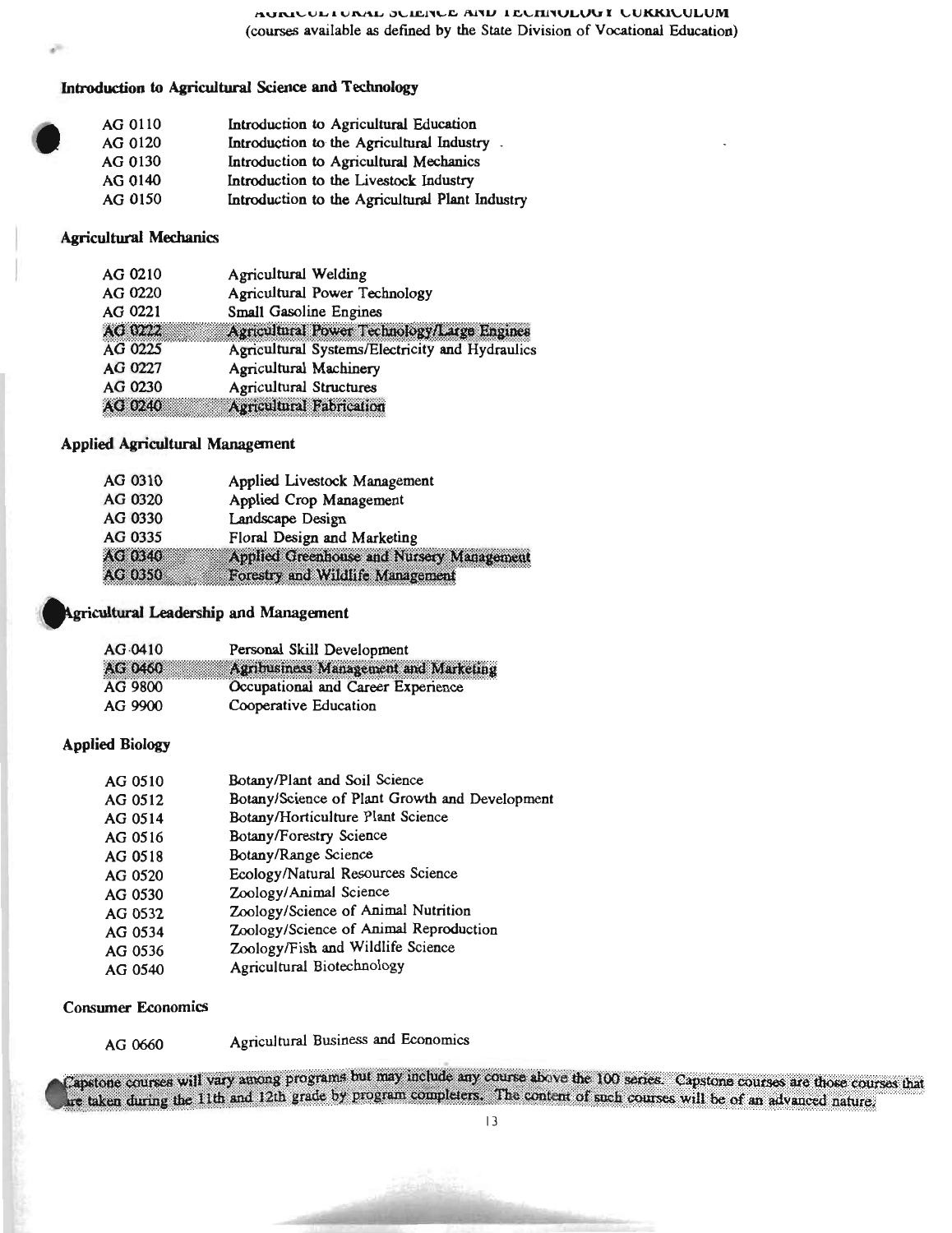# **Suggested Models for Scope and Sequence:**

All students should be required to take one of the following: AG 110, 120, or 410 as a prerequisite to any other course. A comprehensive program scope and sequence will include the areas of Animal Science, Plant and Soil Science, Agricultural Mechanization, Agribusiness Management, Natural Resource Management, FFA and SAEP. The following tracks are provided as guidelines for the program areas of Agricultural Mechanization, Applied Science, Applied Management, Natural Resource Management and Tech Prep. The total program scope should be systematically sequenced to provide continuity.

Below are suggested tracks that may be used in determining a program's Scope and Sequence. No more than three of the five tracks should be selected for a given program with one instructor. Course numbers and their corresponding prerequisites (courses in parenthesis are prerequisites) are listed for each suggested track.

| Ag Mech          | <b>Applied Mgmt</b> | <b>Applied Science</b> | <b>Natural Resource</b> |
|------------------|---------------------|------------------------|-------------------------|
| Ag $110$         | Ag $110$            | Ag $110$               | Ag $110$                |
| Ag $130(110)$    | Ag 140 (110)        | Ag410                  | Ag $410$                |
| Ag $140(110)$    | Ag 150 (110)        | Ag $530(110)$          | Ag 150/510 (110)        |
| Ag $150(110)$    | Ag 310 (140)        | Ag $510(110)$          | Ag 140/530 (110)        |
| Ag 221 (110)     | Ag 320 (150)        | Ag 512 (510)           | Ag 520 (150/510)        |
| Ag 210(130)      | Ag 340 (150)        | Ag $514(510)$          | Ag 350/516(150/510)     |
| Ag 240 (210)     | Ag $350(110)$       | Ag 532/534 (530)       | Ag 518 (150/510)        |
| $Ag$ 410 open    | Ag $460/660$ (seq)  | Ag 536 (530)           | Ag 536 (530)            |
| Ag 420 (240&410) | Ag $420$ (seq)      | Ag 420 (410& Seq)      | $Ag$ 420 (410 & Seq)    |

#### **Tech Prep Options**

|            | Tech Prep | Tech Prep        | Tech Prep    | Tech Prep    |
|------------|-----------|------------------|--------------|--------------|
|            | Welding   | Engine Mechanics | Horticulture | General Ag   |
|            |           |                  |              | Ag 410       |
|            |           |                  |              | Ag 221 (410) |
|            |           |                  |              | Ag 210 (410) |
|            |           |                  |              | Ag 240 (210) |
| 11th grade | Ag $410$  | Ag $410$         | Ag $410$     | Ag 222 (221) |
|            | Ag $220$  | Ag $220$         | Ag 150       | Ag 510 (410) |
| 12th grade | Ag 210    | Ag 221           | Ag 221       | Ag 512 (510) |
|            | Ag 240    | Ag 222           | Ag 340       | Ag 514 (512) |
|            |           |                  |              | Ag 340 (514) |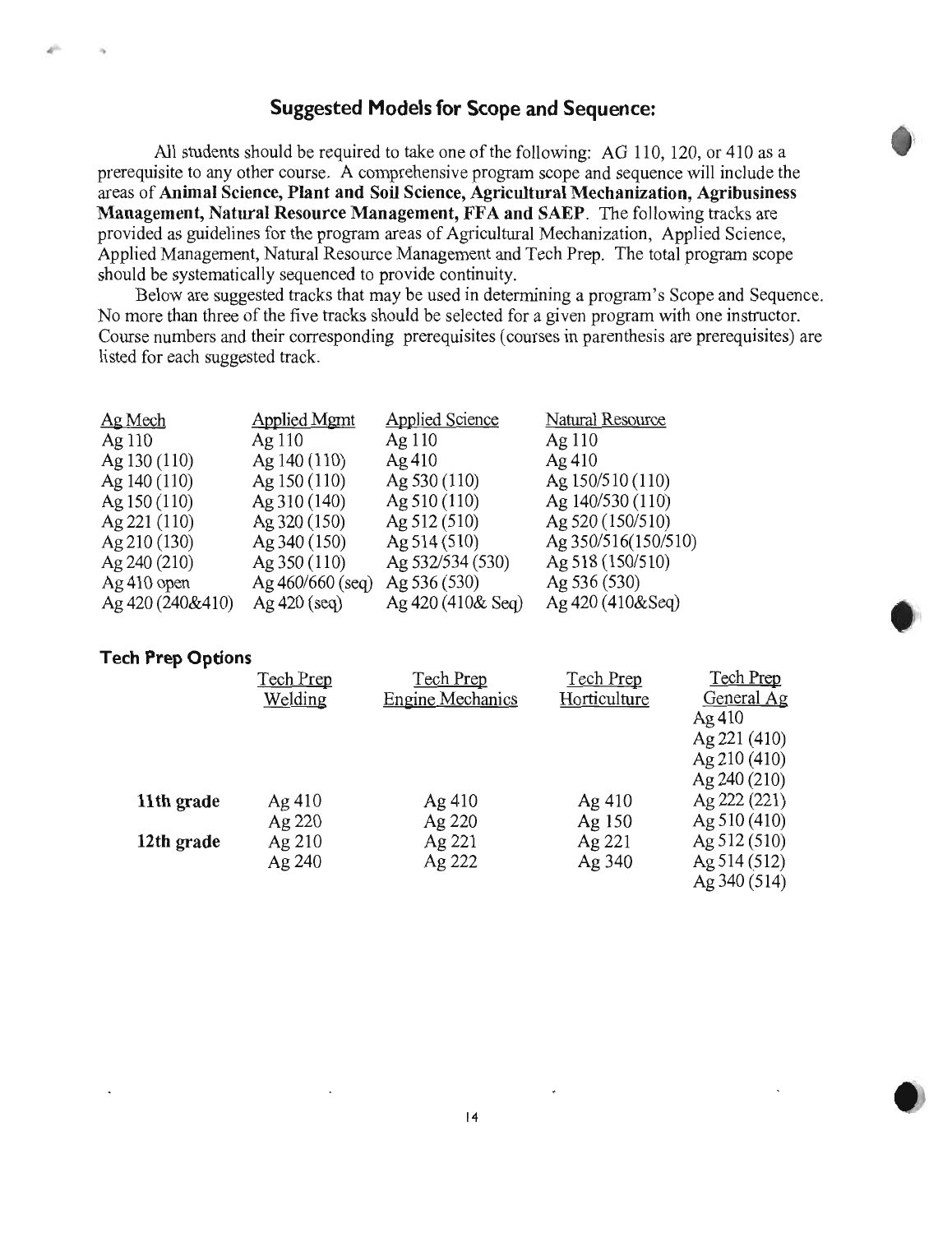# **Suggested Delivery Schedules:**

The following are example program schedules for the different delivery systems. They are intended to be used as guidelines only. The flexibility of the schedule should be based on program needs and the discretion of the instructor.

# **Semesterized - 7 period day or 8 period rollover model**

**Example 1** combines agricultural mechanics and applied management tracks

| Period                       | 1st semester | 2nd semester |
|------------------------------|--------------|--------------|
|                              | X            | X            |
| 2 Freshman                   | 110          | 140          |
| 3 Sophomores                 | 150          | 130          |
| 4 Juniors                    | 221          | 210          |
| 5 Seniors                    | 240          | 460          |
| 6 Related Courses            | 310          | 320          |
| 7 Related Courses 340 or 350 |              | 410          |

**Example 2** combines agricultural mechanics and applied science tracks

| Period                       | 1st semester | 2nd semester |
|------------------------------|--------------|--------------|
|                              | X            | X            |
| 2 Freshman                   | 110          | 130          |
| 3 Sophomores                 | 510          | 530          |
| 4 Junior                     | 221          | 210          |
| 5 Seniors                    | 240          | 460          |
| 6 Related Courses 532 or 534 |              | 512 or 514   |
| 7 Related Courses 536 or 514 |              | 410          |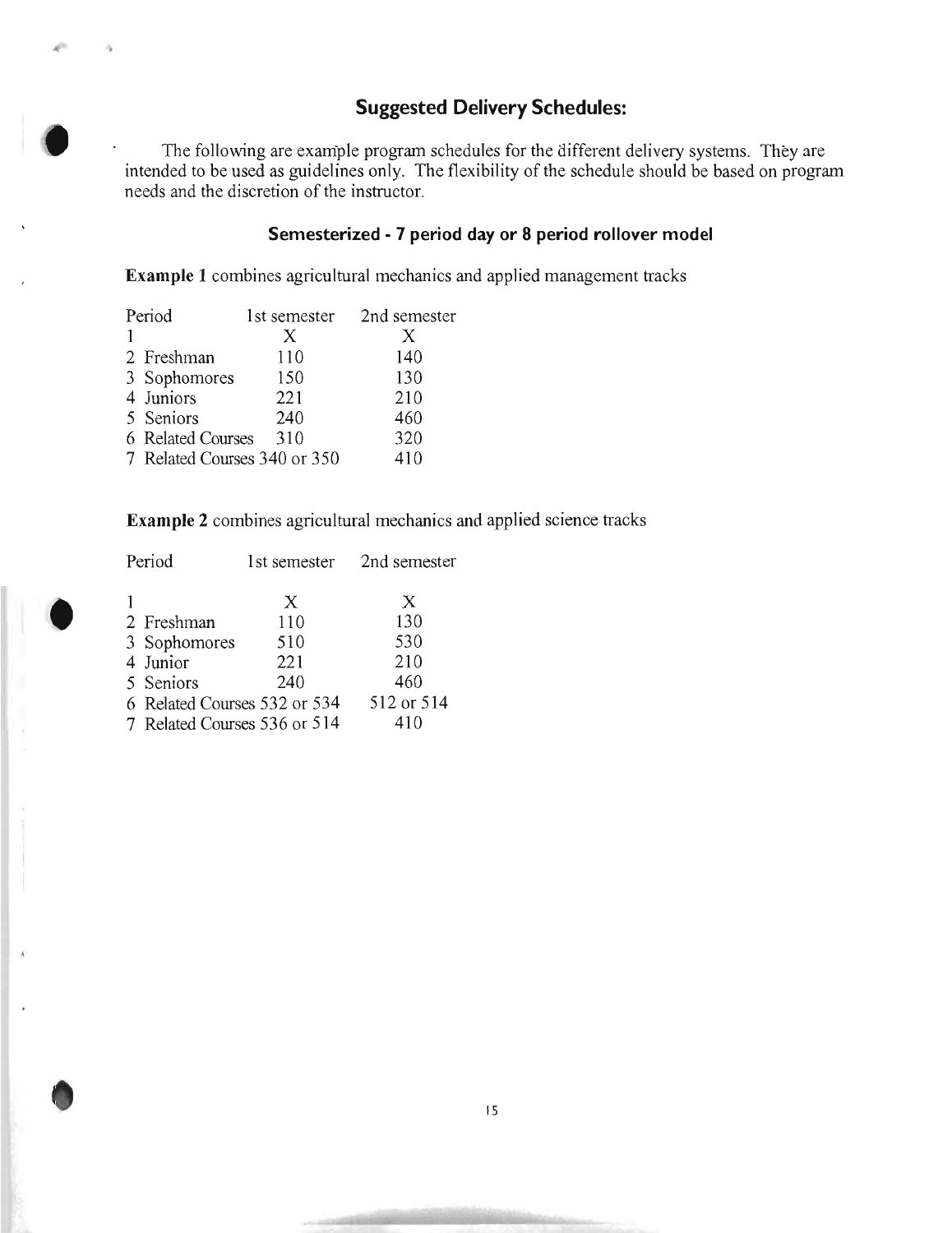### **Trimester 5 period day model**

Period 1st Trimester 2nd Trimester 3rd Trimester 1 Freshman 120 140 340 2 Sophomores 150 320 310 3 Juniors 130 221 210 4 Seniors 240 230 660

**Example 1** combines agricultural mechanics and applied management

 $e^x - x$ 

**Example** 2 combines agricultural mechanics and applied science

| Period       | 1st Trimester | 2nd Trimester 3rd Trimester |         |
|--------------|---------------|-----------------------------|---------|
| 1 Freshman   | 110           | 410                         | 130     |
| 2 Sophomores | 530           | 221                         | 510     |
| 3 Juniors    | 514           | 210                         | 532/534 |
| 4 Seniors    | 536           | 240                         | 240     |
| 5 Optional   | 420           | 420                         | 420     |

#### **Semesterized . 6 period day**

**Example 1** combines agricultural mechanics and applied management tracks

| Period |                | 1st semester | 2nd semester |
|--------|----------------|--------------|--------------|
|        |                | X            | X            |
|        | 2 Freshman     | 110          | 130          |
|        | 3 Sophomores   | 140          | 150          |
|        | 4 Juniors      | 210          | 221          |
|        | 5 Seniors      | 240          | 310 or 320   |
|        | 6 Prerequisite | 460          | 410          |

**Example** 2 combines agricultural mechanics and applied science tracks

| Period                                                                | 1st semester                                | 2nd semester                         |
|-----------------------------------------------------------------------|---------------------------------------------|--------------------------------------|
| 2 Freshman<br>3 Sophomore<br>4 Juniors<br>5 Seniors<br>6 Prerequisite | X<br>110<br>510<br>536<br>240<br>532 or 534 | X<br>130<br>530<br>210<br>460<br>410 |
|                                                                       |                                             |                                      |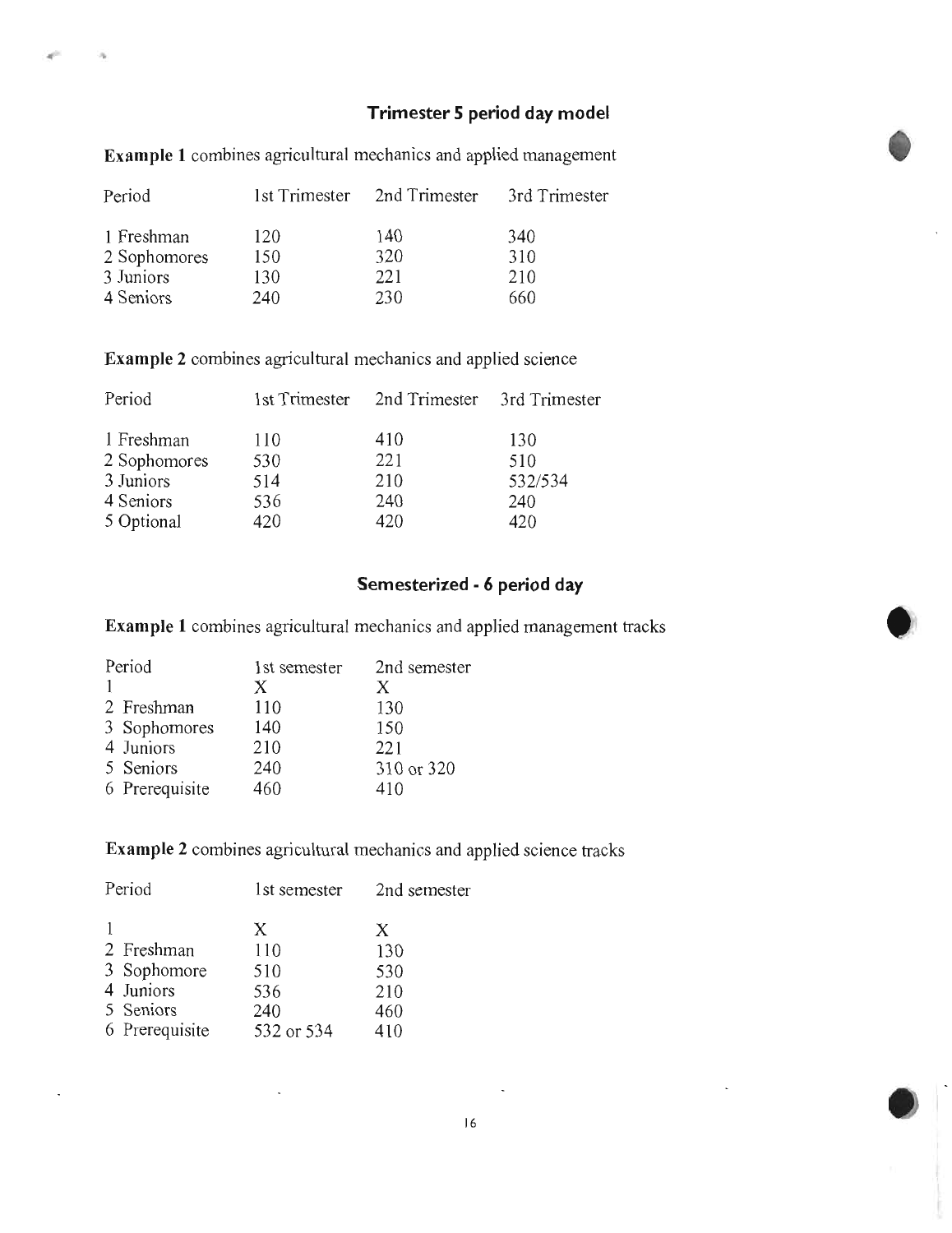# **Idaho Middle/Junior High School Agricultural Education**

Exploratory classes in Agricultural Science and Technology are taught in many Idaho schools to seventh and eighth grade students. There is no uniform, approved state curriculum for students who participate in these classes. In some schools, the introductory courses for the high school programs are used; in others, teachers choose the curriculum that they believe to be appropriate for this group of students. No state funding is available to support these classes. However, one class period per day can be devoted to exploratory or other courses without losing state program funds.

The National FFA constitution allows students who are enrolled in 7th/8th grade agriculture classes to become dues paying FFA members. These students are allowed to join the

,

FFA in Idaho, but do not enjoy all membership privileges accorded to high school members. The following restrictions apply to middle/junior high school FFA members:

- 1. They are not eligible to attend and participate in state judging competition or leadership activities.
- 2. They may not earn points toward state degrees and awards until their 9th grade year in school.
- 3. FFA districts may determine locally those activities in which middle/junior high school FFA members are eligible to participate.

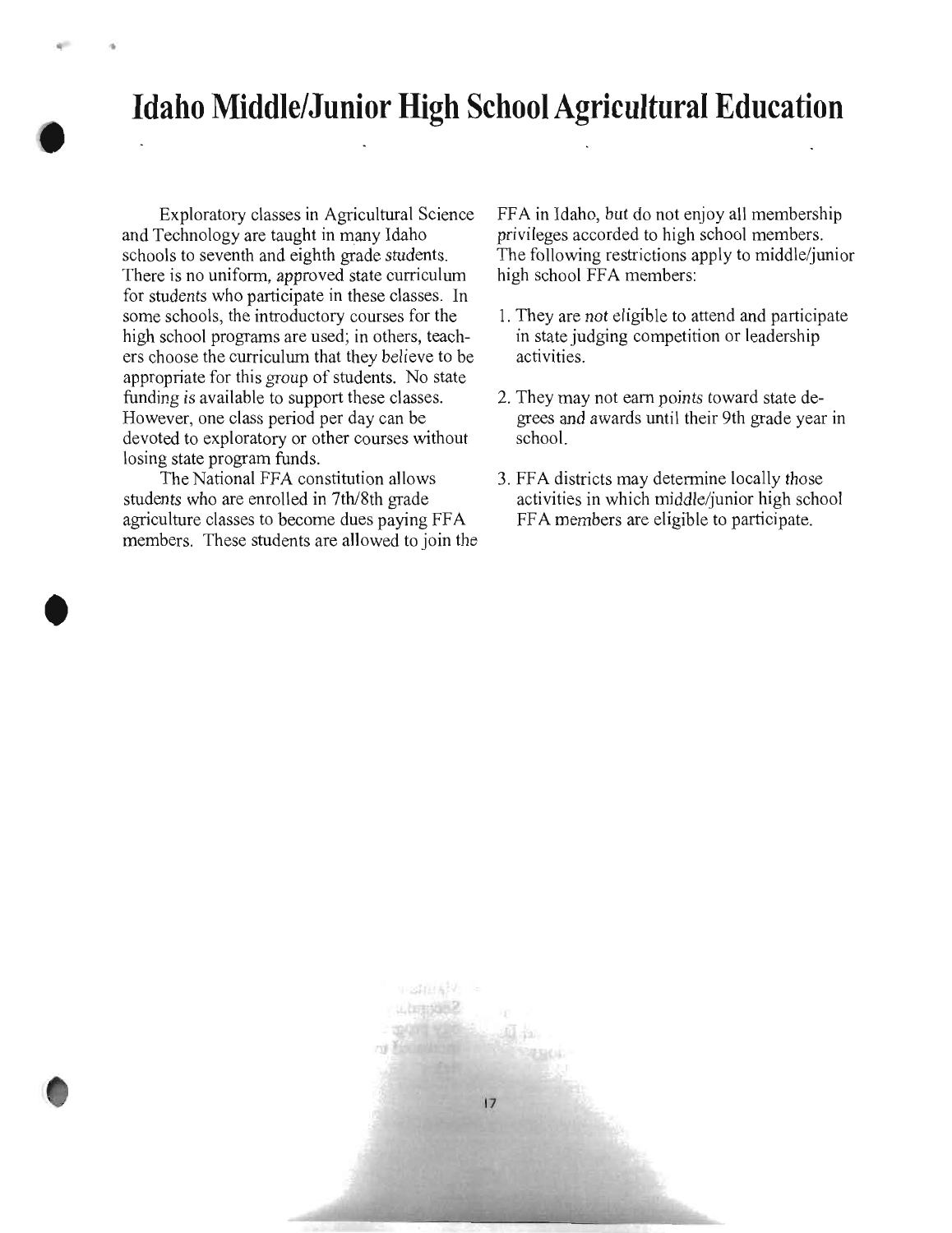# **Funding ofApproved Programs**

#### **Overview:**

The State Division of Vocational Education provides funding to support school districts with the added cost associated \vith offering approved Agricultural Science and Technology programs. The funding is awarded based on the **number of approved courses** offered during the school day. Funding is not dependent on student enrollment in an individual course or program. This funding is prorated for programs with more or fewer approved courses. School districts are expected to provide local support for the basic program expenditures, (e.g. regular salary and benefits, facilities, textbooks, and consumable supplies). State vocational reimbursement can only be used for the following: extended contract, professional development, travel, instructional supplies, and equipment. **Additional support by the district** to update

equipment, supplies, and facilities will contribute to a modern, quality program. The regular program funding for the 1991-92 school year is outlined below:

| Full-Time<br>Equivalent | Program Units | Estimated Funding |
|-------------------------|---------------|-------------------|
| $.81 - 1.00$            | 1.0           | \$8,400           |
| $.61 - .80$             | .8            | 6,720             |
| $.41 - .60$             | .6            | 5,040             |
| $.21 - .40$             | .4            | 3,360             |

During 1991, the Idaho legislature approved the expenditure of state funds to replace federal funds lost to regular vocational programs. Therefore, the regular vocational program formula is funded entirely with state dollars. Assuming the state economy remains stable, then this should translate to greater stability for regular program funding.

The State Division of Vocational Education also receives federal funding through the Carl D. Perkins Vocational and Applied Technology

Education Act of 1990. These funds target special population students and the improvement of existing vocational programs. School districts qualify for federal ftmding based on a formula specified in the Act. A school district and/or consortium must submit a grant application to access federal funding. Contact Larry Lannigan, Federal Projects Coordinator, State Division of Vocational Education, at 334-3216 for more information concerning the grant process.

Additional funding or donations of surplus equipment is available periodica1ly through the Idaho Vocational Education Foundation. Contact Dick Winn, IVEF Coordinator, at 334-3216 for more information.

#### **Recommendations:**

- 1. Minimum program standards be adopted and enforced for continuation of a funded program.
- 2. Individual Agricultural Science and Technology program compliance \vith minimum program standards should be reviewed at least every five years by the Agriculture Program Supervisor with the Idaho Division of Vocational Education. An option would be to develop a district review committee which would provide a vehicle for local evaluation and program improvement.
- 3. Programs not in compliance \vith minimum standards shall be placed on conditional approval or probationary status, fo1lowed by loss of program funding if improvement is not evident within one year.
- 4. Maintain the regular program funding for Secondary Agricultural Science and Technology programs. As available, funding be increased to address new initiatives or priorities.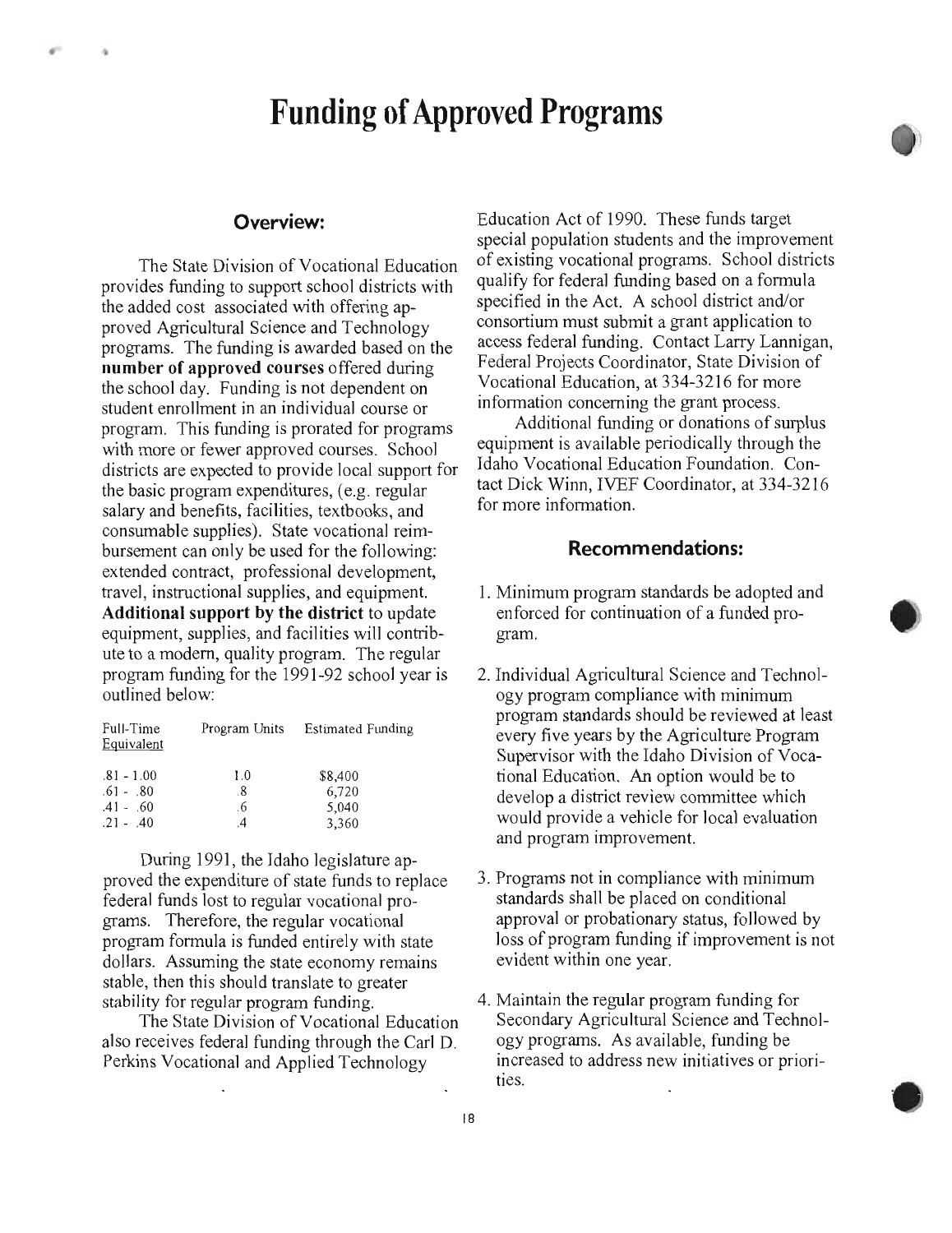5. Efforts be made to suggest appropriate uses of federal funds in regular vocational programs.

f

•

- 6. Consider development of a pilot program initiative to provide additional competitive funding to develop model programs and stimulate new and innovative efforts in Secondary Agricultural Science and Technology programs.
- 7. Alternative funding be identified and/or developed to address the needs of Secondary Agricultural Science and Technology programs.

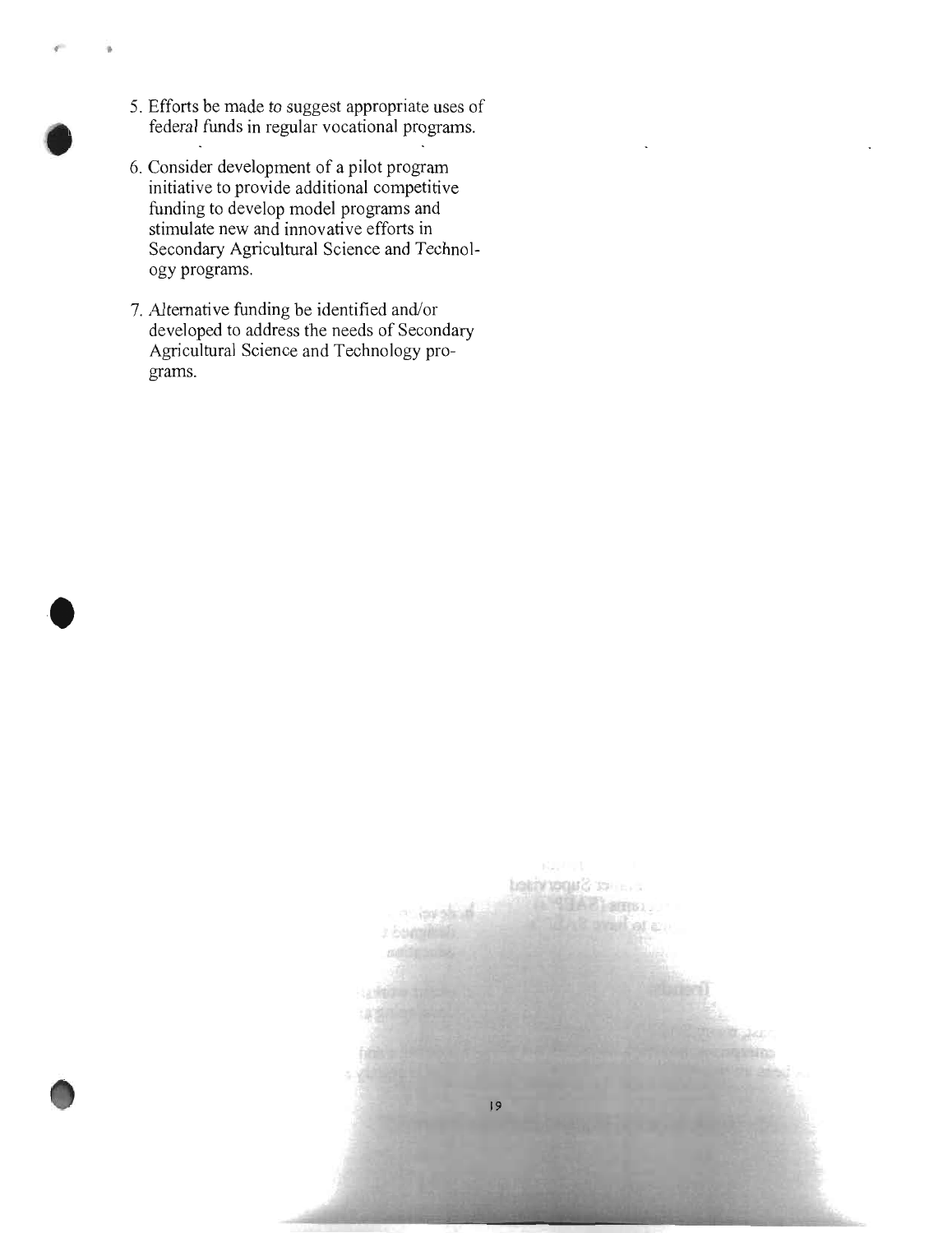# **Supervised Agricultural Experience and Summer Programs**

# **Definition: Supervised Agricultural Experience Program (SAEP)**

×.

A supervised Agricultural Experience Program consists of all the planned practical activities in which the student develops and applies agricultural knowledge and skills. . Students participating in SAEP's are supervised by teachers, parents, employers, or other adults who assist them in achieving their educational objectives. The competencies to be developed should be determined cooperatively by the student, teacher, parents and employer.

Supervised Agricultural Experience Programs are the planned application and development of agricultural competencies in a learning environment as closely related to the real conditions of the occupation as can be provided. The total of the student's experiences comprise a program. Year-round long-range Supervised Agricultural Experience Programs are critical in the development of entry level competencies in the agricultural industry.

#### **Summer Program:**

Summer programs at present are used for SAEP on-site supervision, professional improvement, preparation of curriculum materials, facility maintenance and organization, assistance at county fairs, etc. Some programs are not. requiring students to have a summer Supervised Agricultural Experience Programs (SAEP's) while others require students to have SAEP's year-round.

#### **Trends:**

In the past, many SAEP's consisted of production enterprises; however, in recent years, there has been an increase in the number of

placement and agricultural experience programs. Secondary agricultural education programs can offer students credit for summer SAEP's. There is an increased emphasis in agriculture science to ensure that what is taught in the classroom can be tied to real situations experienced by students. Applied Science must be practiced in the appropriate setting; reinforced, supervised and organized in a sequential manner.

Because of the changes in student populations and the need to experience realistic situations many of the practical applications of . agriculture occur in the summer months. This cannot be duplicated in the classroom or laboratory. The agricultural science instructor must increasingly use agriculture related businesses to reinforce the competencies taught in the classroom and laboratory. The application of objectives for many problems taught must be completed in practical settings and in agriculturally related industries/businesses. The instructor and the agricultural industry/business need to be involved in the learning process of the student. The recent trend is to maintain existing summer programs.

### **Recommendations for the Future:**

- 1. Agricultural science'instructors should:
- a. develop comprehensive summer program plans including the scope and sequence of individual student summer program plans.
- b. develop an evaluation process of the SAEP designed to meet the needs of the local education agency.
- c. attend workshops or seminars to aid in developing and monitoring SAEP's.
- d. supervise and encourage student participation in county and state fairs.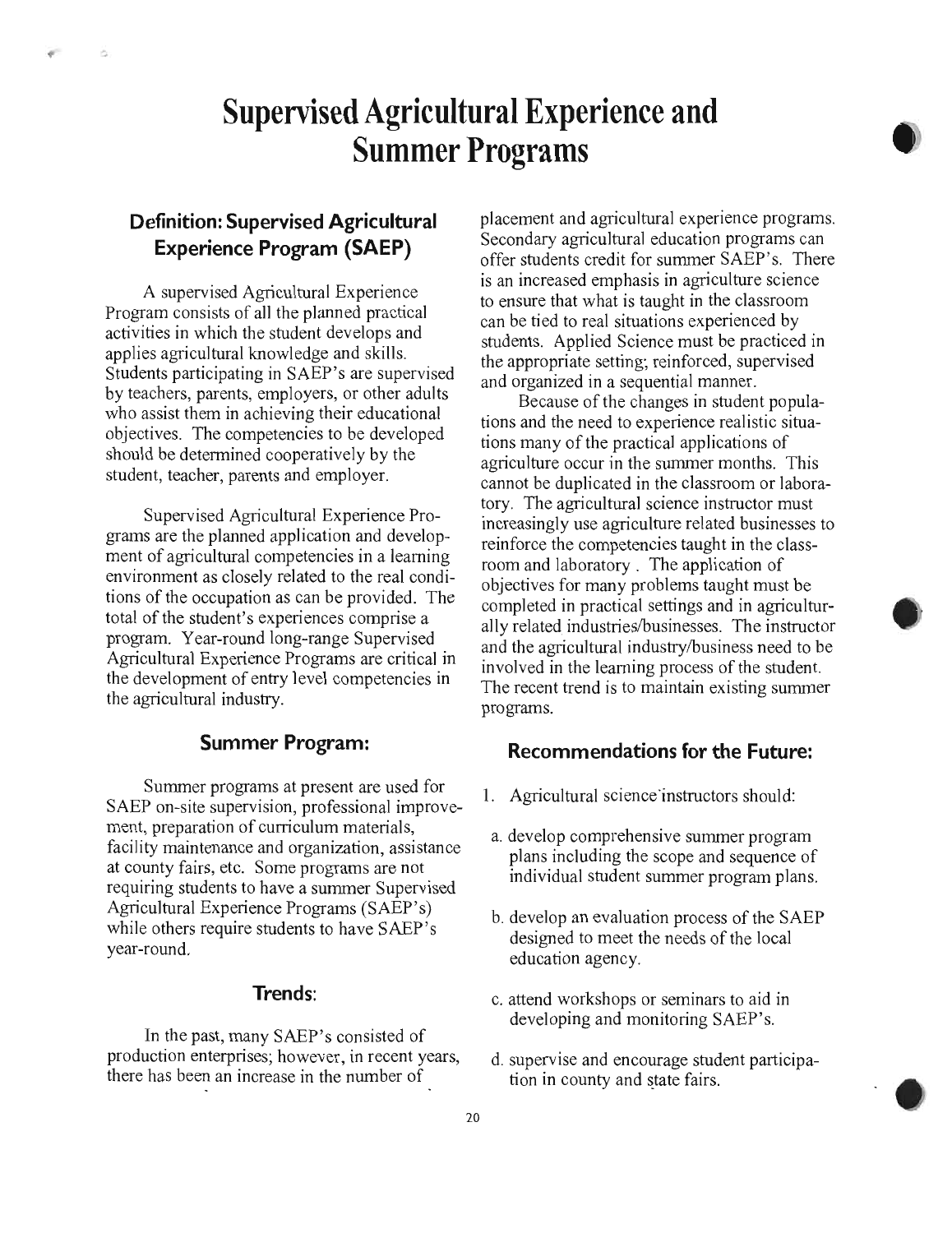- e. cooperate with agricultural agencies, industries, and business in planning summer educational programs. .
- f. conduct leadership training for students and supervise FFA activities.
- g. attend educational courses, field days, conferences and inservice activities to keep pace with new technology.
- h. use the Summer Weekly Report Forms and keep administration and other school staff aware of summer program progress.
- i. be employed for 12 months.

•

- 2. Students meeting established criteria should be granted high school credit for completion of a Supervised Agricultural Experience Program for the summer months.
- a. Students enrolled in SAEP's should have the opportunity to develop skills in the areas of their interest.
- b. Supervision of these programs is to be provided by the agricultural science instructor.
- c. Definite goals and learning objectives shall be established by students, agricultural science instructors, parents, and cooperating agribusiness employers.
- d. In cooperation with parents and/or cooperating employers, the agricultural science instructor shall monitor and record the progress of the student toward objectives.
- e. Individualized and group instruction shall take place on farms, in agribusiness firms, in group meetings, on tours, and during field days.
- f. Guidelines for credit should be establishedby the local school district.
- 3. Agricultural science should reflect instruction in those areas that are beneficial to the SAEP.
- 4. Review current SAEP record book.
- 5. Alternative SAEP activities should be identified that are appropriate for science based instruction.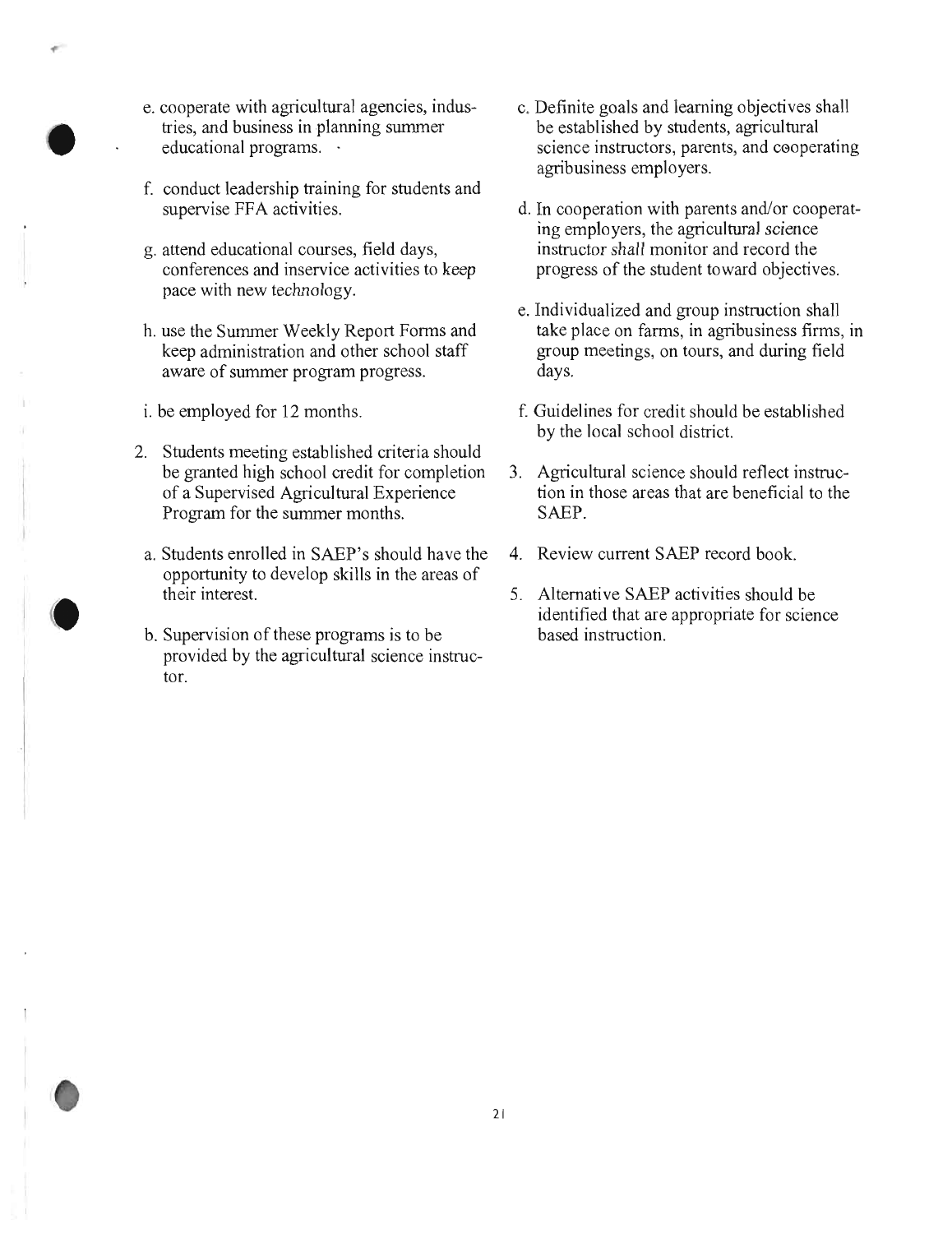# **The National FFA Organization**  Youth Group for Students Enrolled in Agricultural Science and Technology Programs

### **Overview of Present Situation:**

FFA is an essential and integral component of Agricultural Science and Technology programs in the state of Idaho. It is an intracurricular instructional strategy used to develop leadership, community awareness, responsibility, and a cooperative work ethic. FFA is a vehicle for positive competitive interaction in the personal growth of the individual member. FFA is also an effective tool in recruiting students into the Agricultural Science and Technology programs.

### **Trends:**

Total membership has stabilized in the state, but percentage membership compared to classroom enrollment has decreased significantly. This is due in part to the semesterized open entry/open exit delivery system adopted by many Agricultural Science and Technology programs in the state.

### **Recommendations for the Future:**

1. FFA should continue to be a vehicle for personal growth in areas of leadership, community responsibility, cooperative work ethic, positive competitive interaction, and environmental awareness.

- 2. FFA should continue to be used as an effective recruitment tool for Agricultural Science and Technology programs.
- 3. FFA activities should provide positive public relations.
- 4. FFA should continue to recognize deserving students through the FFA awards program.
- 5. FFA should emphasize the learning by doing concept.
- 6. FFA should continue to encourage participation in relevant local, district, state, and national activities and contests.
- 7. FFA should involve community resource persons--parents, alumni, etc.--whenever practical.
- 8. Each FFA chapter should have a comprehensive written plan of activities and objectives.
- 9. Increased FFA membership should be promoted by statewide recruitment programs. State award programs should be designed and implemented to recognize chapters which increase membership.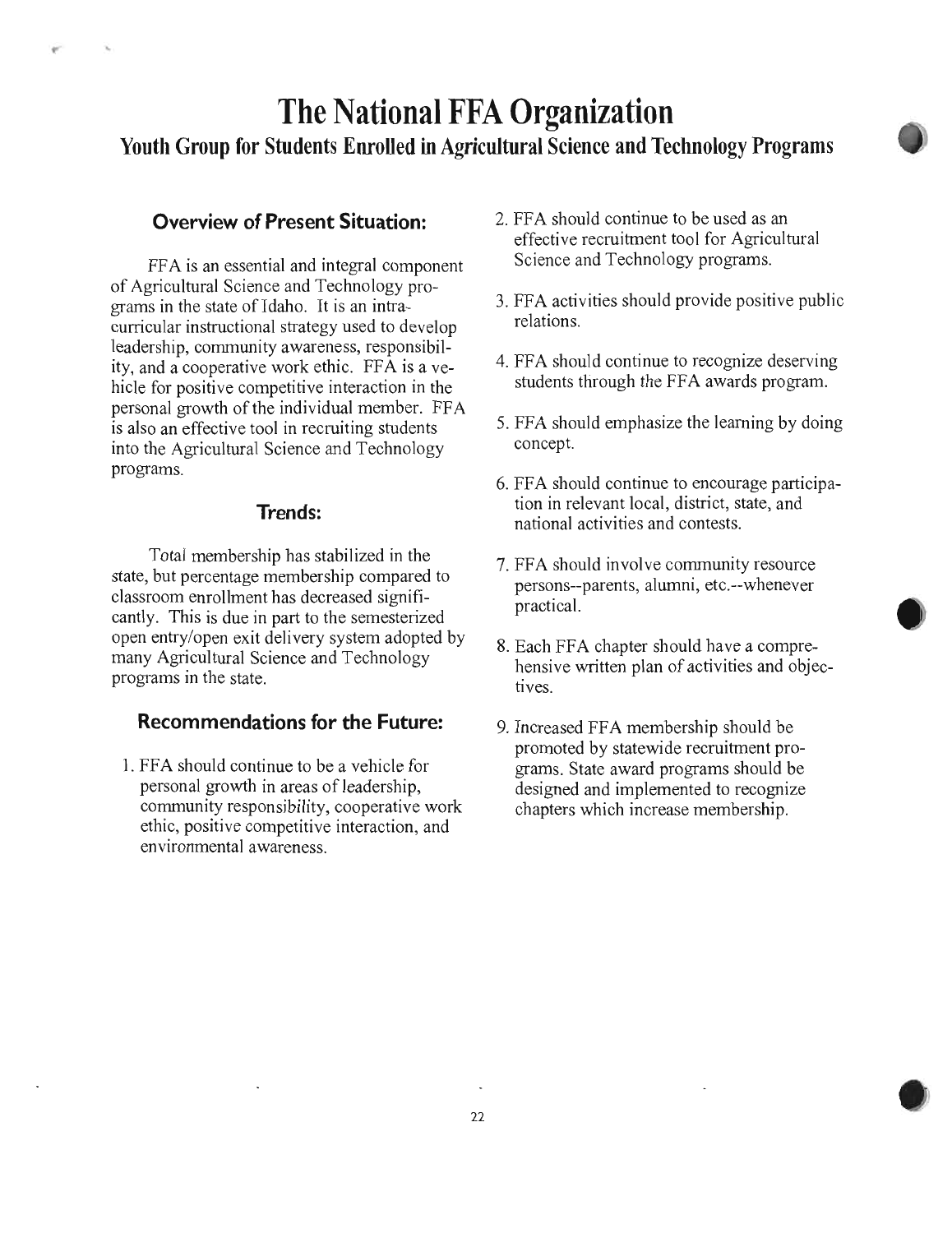# **Instructor Recruitment and Preparation**

### **Overview of Present Situation:**

In order to maintain and enhance secondary agricultural education programs, it is imperati ve that the best possible candidates be recruited and educated to teach agricultural science and technology. Most of the current agricultural science and technology instructors have completed a secondary vocational agriculture program. All secondary agricultural education instructors have completed bachelor degree programs in agricultural education and are certificated. Some Agricultural Science and Technology programs offer students graduation credit and college entrance credit in natural science and/or consumer economics. The University of Idaho provides the only stateapproved preservice program in agricultural education.

### **Trends:**

•

Recently, at the national and especially at the state level, there has been a shortage of secondary agricultural instructors. The curriculum content for agricultural education majors will continue to be broad based.

Inservice education for secondary agricultural instructors has increased in recent years. The University of Idaho has made inservice courses more accessible to agricultural instructors throughout the state.

#### **Recommendations for the Future:**

- 1. Recruit quality students majoring in agricultural education.
- 2. Continue to upgrade the agricultural education curriculum to meet the needs of Agricultural Science and Technology instructors.
- 3. Agricultural Science and Technology instructors must have an active role in determining which inservice courses are offered.
- 4. The University of Idaho, other colleges and universities, and industry continue to bring practical inservice courses to the Agricultural Science and Technology instructors.
- 5. University courses covering FFA and SAEP subjects need more detailed instruction to meet the needs of non-agricultural based student teachers.
- 6. Since several courses taught in the agriculture curricula are science and consumer economics based, teachers need to work towards certification in these areas.
- 7. College of agriculture courses be accepted for certification in the areas of natural science.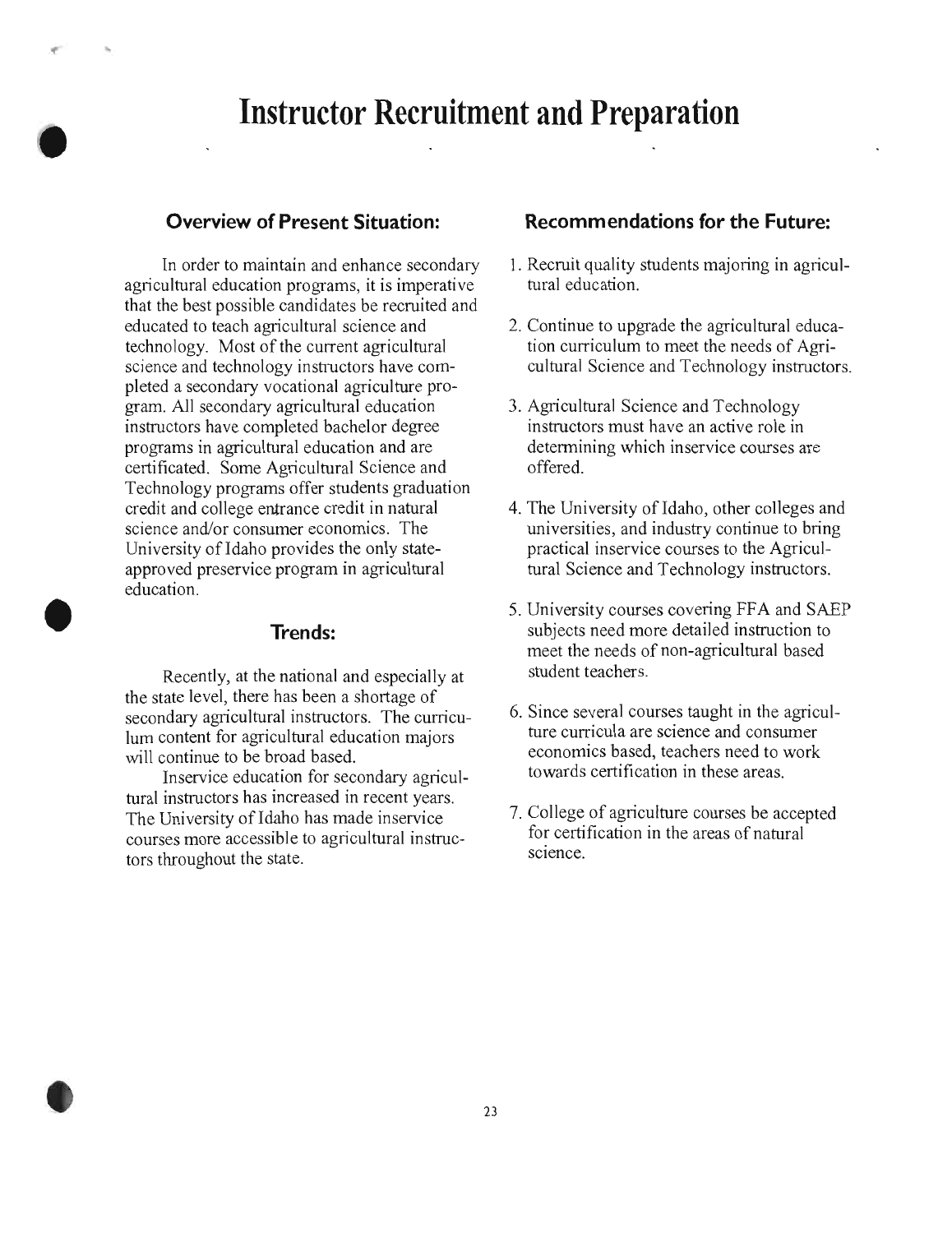# **Image and Communication**

### **Overview:**

>

The Agricultural Science and Technology programs in Idaho have provided a positive learning environment for over 60 years. Secondary agricultural education has allowed students to acquire the basic skills needed for success in the world of work. The success of the Agriculture Science and Technology programs in Idaho has been the result of the accompIishments of the students involved.

#### **Trends:**

Confusion exists with what we believe constitutes a "program" of agriculture education in an Idaho secondary school. Some confusion is understandable, given the changes that have occurred, including: numbered semester courses, science credit courses, and business management counting for consumer economics. The structure of an Idaho school day varies greatly and includes: six-period days, sevenperiod days, eight-period days, eight-period rollover, and trimester schedules. In all of this we must maintain program integrity and not compromise the basic components of our program: classroom and laboratory instruction, the FFA, and SAE.

### **Recommendations for the Future:**

- 1. Identify means of enhancing the image of a career in agriculture.
- 2. Inform the educational system and community of the potential contributions of secondary agricultural education to the total education of the student.
- 3. Promote efforts to inform students, community and school personnel that a program of Agricultural Science and Technology educates students for more than farming and ranching. FFA/ SAEP are components of the agricultural curriculum and participation in SAEP and membership in the FFA shouldbe increased.
- 4. Improve the image of secondary agricultural education, by bringing programs in compliance with minimum standards in the areas of curriculum, FFA and SAEP.
- 5. Encourage communication among the State Division of Vocational Education, local school administration, University of Idaho Agricultural Education staff and the agricultural instructors on policy changes and reporting procedures.
- 6. Communicate with local media, state vocational publications, FFA and IVATA publications to portray a positive image of what is happening in Agricultural Science and Technology programs.